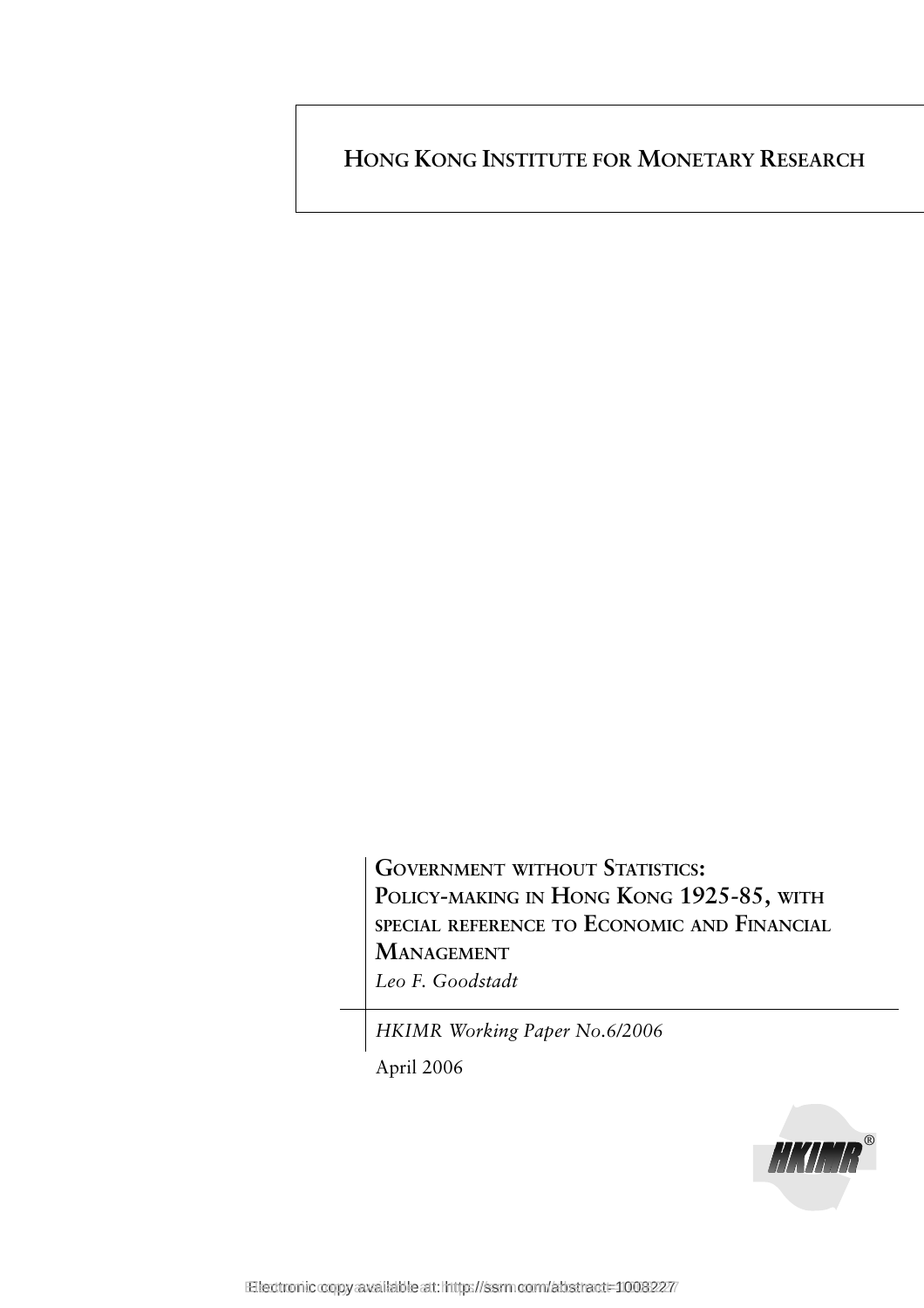*Hong Kong Institute for Monetary Research*

*(a company incorporated with limited liability)*

*All rights reserved. Reproduction for educational and non-commercial purposes is permitted provided that the source is acknowledged.*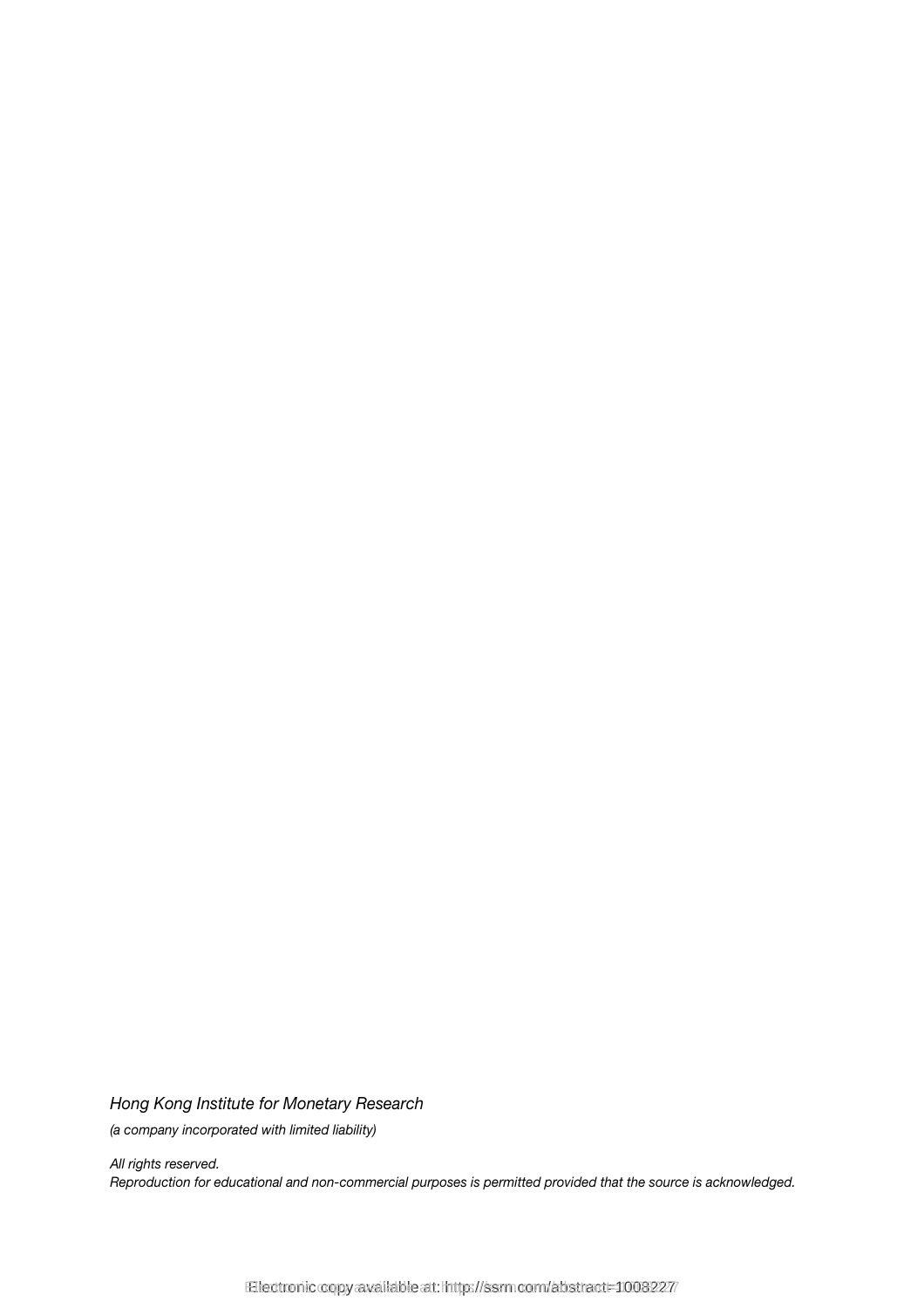# Government without Statistics: Policy-making in Hong Kong 1925-85, with special reference to Economic and Financial Management

**Leo F. Goodstadt**

Hong Kong Institute of Monetary Research Trinity College, University of Dublin

April 2006

## **Abstract**

Until the 1970s, Hong Kong's Government collected as few statistics as possible, a policy only partially explained by its commitment to laisser faire. Statistics were seen as threatening its freedom from London's control and its ability to limit political debate locally. Using unpublished material from the Hong Kong Public Records Office, this paper reviews statistical issues of major importance in Hong Kong's transition to an industrial economy and its emergence as a financial centre. It demonstrates how the quality of statistics affected the management of financial markets and banking crises, and identifies the wider costs of the shortage of comprehensive statistics.

*Key Words:* laisser faire, census, balance of payments, national income, labour, housing, banking, regulation, Hong Kong, China, United Kingdom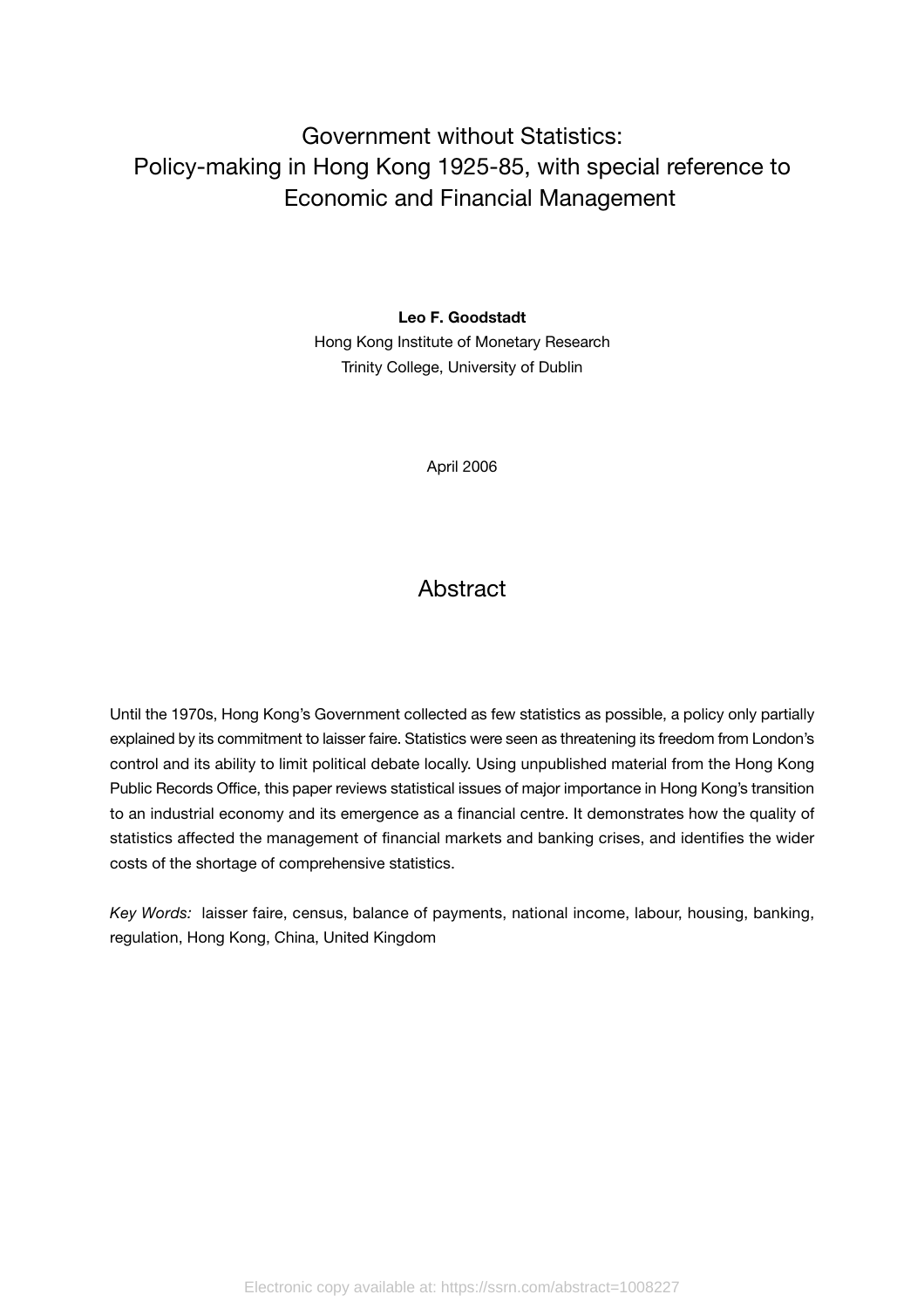Hong Kong's economic performance in the second half of the twentieth century was among the most impressive in modern economic history.<sup>1</sup> Yet its record has aroused relatively little attention among economists. Its success attracted some interest when the kind of economic liberalism consistently practised by Hong Kong came back into fashion late in the twentieth century, but mainly as a marginal case.2 Hong Kong has also featured in the debate over total factor productivity and whether 'miracle' growth in the Asian was the result of increased investment and cheap labour or genuine improvements in efficiency and productivity.<sup>3</sup> On the whole, however, development economists have not hailed Hong Kong as a useful model of economic growth.4

For the development economist, the enormously successful economy of Hong Kong has so little to offer because the Government steadfastly set its face against the production of adequate statistics.<sup>5</sup>

In order to evaluate the speed and magnitude of post-war industrialization, one would normally turn to industrial production statistics, but in the case of Hong Kong this is impossible, for none exist. There is, in fact, a scarcity of published economic statistics of every kind, and a total absence of national income accounts. This situation is the direct result of the Government's anachronistic economic policy, which attaches little value to comprehensive economic and social statistics.

Contemporary academics made valiant attempts to repair the 'data deficit' for the 1950s, with estimates of population, national income and other key indicators.<sup>6</sup> These endeavours involved very brave assumptions during a period in which there were no census-based demographic data, no accurate figures for industrial establishments or employment, no reliable statistics on wages or earnings, indifferent banking data and limited published statistics for domestic exports. The data gaps were so daunting, that British official statisticians described the Bank of England's statistical reviews of Hong Kong in this decade as 'pretty worthless'.7 Significantly, the Hong Kong Government's own reconstruction of GDP data for the 1960s involved considerable revisions to the original official estimates.<sup>8</sup> The problems that

<sup>1</sup> Gordon Redding, 'Culture and Business in Hong Kong', in Wang Gangwu and Wong Siu Lun (eds), *Dynamic Hong Kong*: *Business & Culture* (Hong Kong: Centre of Asian Studies, 1997), p. 102.

<sup>2</sup> This marginal status seems very evident from World Bank, *The East Asian Miracle. Economic Growth and Public Policy* (New York: Oxford University Press, 1993).

<sup>3</sup> See Alwyn Young, 'A Tale of Two Cities: Factor Accumulation and Technical Change in Hong Kong and Singapore', in O. M. Blanchard and S. Fischer (eds), *NBER Macroeconomics Annual 1992* (Cambridge: MIT Press, 1992) and Edward K. Y. Chen, 'The Total Factor Productivity Debate: Determinants of Economic Growth in East Asia', *Asian-Pacific Economic Literature*, Vol. 11, No. 1 (May 1997), pp. 18-38.

<sup>4</sup> George Hicks, 'The Four Little Dragons: An Enthusiast's Reading Guide', *Asian-Pacific Economic Literature*, Vol. 3, No. 2 (September 1989), pp. 36-7.

<sup>5</sup> James Riedel, *The Industrialization of Hong Kong* (Tübingen: J. C. B. Mohr (Paul Siebuck), 1974), p. 7.

 $6$  Notably Edward Szczepanik, who was indefatigable in investigating demography, housing, prices and national income (e.g., *Far Eastern Economic Review* (*FEER* hereafter): 'The Hongkong Population Puzzle', 29 September 1955; 'Hongkong's National Income', 24 December 1959). More considered and much quoted is K. R. Chou, *The Hong Kong Economy: Miracle of Growth* (Hong Kong: Academic Publications, 1966).

<sup>&</sup>lt;sup>7</sup> This was the unflattering verdict of the Colonial Office's Statistics Department. P. Selwyn minute to Sir William Gorell Barnes, 6 July 1961. London Public Records Office CO1030/1300 'The Future of Hong Kong'.

<sup>8</sup> C. P. Haddon-Cave, Financial Secretary, *Hong Kong Hansard*, 28 February 1973, pp. 457-8. A comparison of the final revised estimates with previous figures and academic exercises is instructive, see, for example, *2003 Gross Domestic Product*, p. 14 and Cheng Tong Yung, *The Economy of Hong Kong* (Hong Kong: Far East Publications, 1977), Table 8.1 Estimates of G. D. P., p. 145.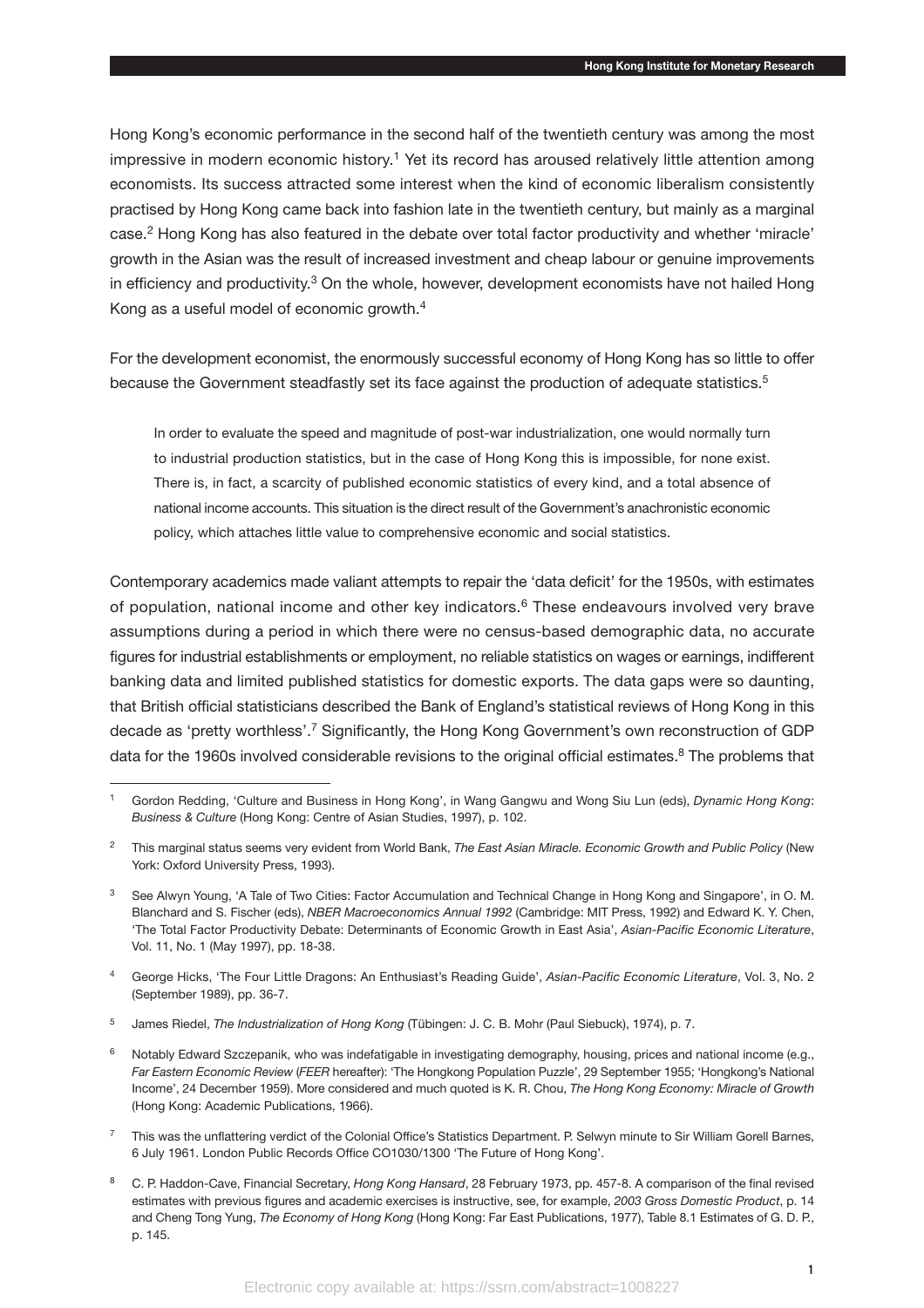these well-resourced official agencies encountered in compiling macroeconomic series indicate the limitations of estimates prepared by academics. Against this background, development economists have had good reason to be doubtful about their ability to specify Hong Kong's growth model in more than generalities.

Did this statistical void matter in practice? Since Hong Kong can boast a better growth record in the second half of the last century than any other Asian economy except Japan and Singapore, it seems reasonable to conclude that both the Government and the business community had whatever information was necessary for efficient public administration and private investment.<sup>9</sup> This paper investigates this assumption, relying principally on unpublished material from the Hong Kong Public Records Office to trace the connection between statistical information and policy making. It examines whether the operations of the 'invisible hand' were entirely benign in an economy where officials refused to compile the statistics regarded elsewhere as essential for good government. It identifies areas where this data deficit handicapped policy-makers, and it assesses the consequences of policy decisions based on partial information.

## Pragmatism not Principle

A major obstacle to assessing the impact of the data deficit on government decisions is that throughout the period under review Hong Kong had a government in which internal policies were not written down as a coherent guide to decision-making,<sup>10</sup> and forward planning and strategic management were not much in evidence.<sup>11</sup> This was administration with minimal policies and few statistics, which was in line with the official commitment to non-interventionism. In their approach to policy-making, however, senior Hong Kong officials took a more pragmatic view of laisser faire than is generally recognised.

For example, the crucial decision to restrict the compilation of social statistics in the 1950s was taken by Sir Robert Black (Governor, 1958-64), who seemed firmly wedded to laisser faire. In 1958, however, he was ready to introduce import controls to protect local manufacturers<sup>12</sup> and to make a general retreat from traditional laisser faire in 1964 if real benefits seemed likely to result.<sup>13</sup> The official who did most to prevent the collection of economic data was Sir John Cowperthwaite (Financial Secretary, 1961-71). Despite a reputation for uncompromising opposition to government involvement in the economy,<sup>14</sup> he frequently showed himself ready to depart from laisser faire. He advocated, for example,

<sup>&</sup>lt;sup>9</sup> This benign view of the colonial administration's record was accepted by one of the earliest critics of the absence of statistical information. Nicholas C. Owen, 'Economic Policy', in Keith Hopkins (ed.), *Hong Kong: The Industrial Colony. A Political, Social and Economic Survey* (Hong Kong: Oxford University Press, 1971), pp. 141-2, 179, 183.

<sup>10</sup> 'The files never stated a policy outright'. Trevor Clark, *Good Second Class* (Stanhope: The Memoir Club, 2004), p. 156.

<sup>&</sup>lt;sup>11</sup> There were, of course, public statements setting out government intentions in different fields. But these were limited in scope, detail and number in the period under review. On medical services as an example, see Catherine Jones, *Promoting Prosperity: The Hong Kong Way of Social Policy* (Hong Kong: Chinese University Press, 1990), pp. 177-8.

<sup>12</sup> Sir Robert Black letter to Sir Hilton Poynton (Colonial Office), 19 July 1958 Hong Kong Public Records Office (HKRS hereafter) 270-5-44 'Commercial and Industrial Development – Major Policy'.

<sup>13</sup> *Hong Kong Hansard*, 26 February 1964, p. 36.

<sup>14</sup> See his obituary in the *Daily Telegraph*, 25 January 2006.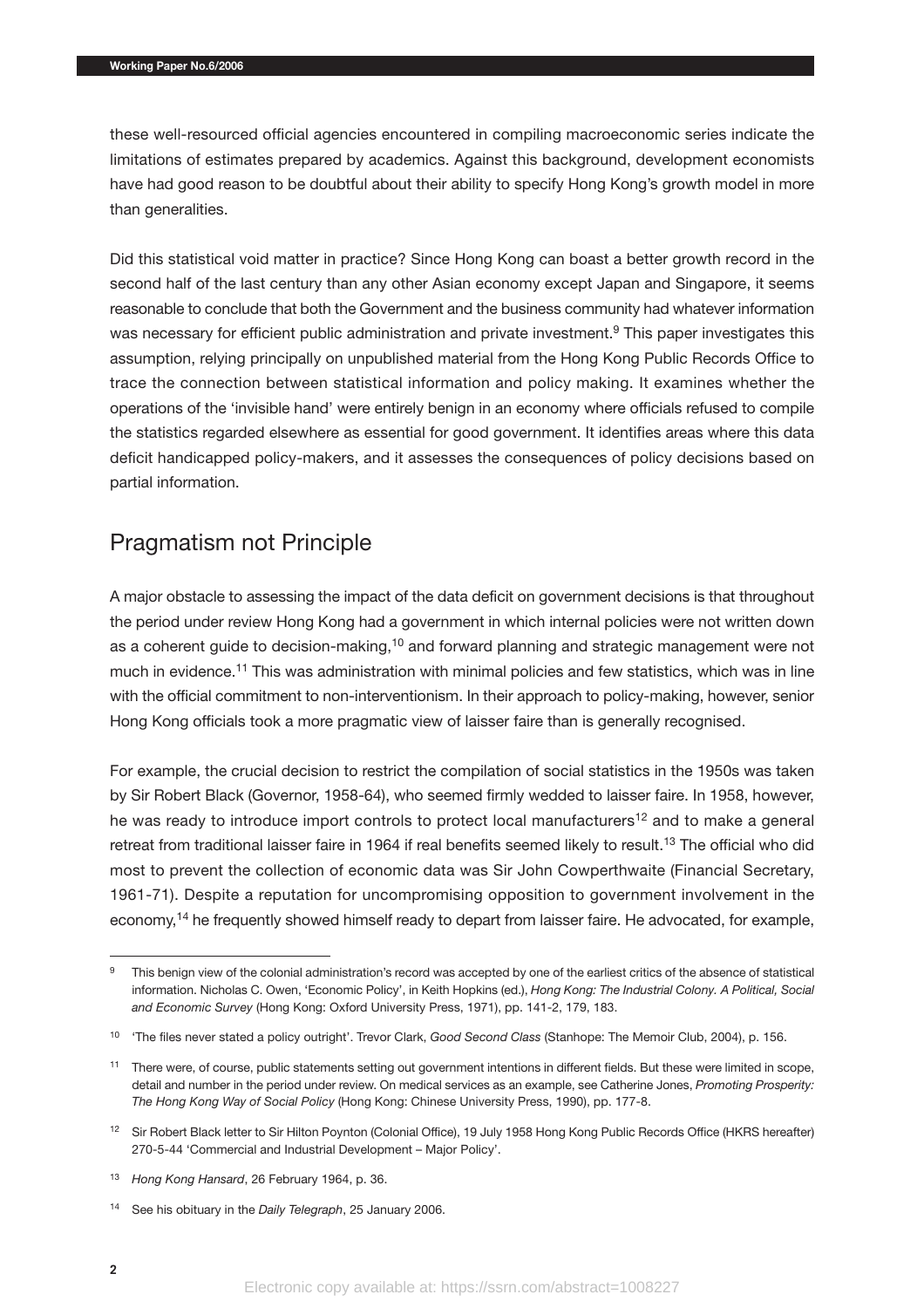cheap land and subsidised finance to promote manufacturing in 1947<sup>15</sup> and anti-monopoly controls on public utilities in 1957.<sup>16</sup> During the 1960s, he was ready to consider help for 'infant industries' and the introduction of building licences to control the over-heated property sector.<sup>17</sup>

Thus, although officials regularly claimed that a non-interventionist colonial administration in an open economy did not need the sort of statistics routinely compiled by governments elsewhere, laisser-faire principles were not the dominant factor in the colonial administration's reluctance to compile statistics. When officials refused to collect data, the initial decision can be shown, almost always, to have involved deliberate choices based on practical considerations. This paper will argue that although there was a historical aversion to statistics within the colonial administration, even more important was political convenience and the desire to protect Hong Kong's 'informal' autonomy from London. Officials resisted the collection of data whenever they believed that the figures would empower their local critics or create additional excuses for British ministers and officials in London to interfere with Hong Kong affairs.

## The Statistical Environment

By comparison with the rest of the Asian region, Hong Kong was a statistical wasteland until the 1970s. Virtually every other government was releasing national income accounts and balance of payments estimates by 1950, for example.18 The starting date for Hong Kong's official GDP estimates is 1961, but publication of this series did not begin until 1973.<sup>19</sup> The first official balance of payments statistics were not released until after the end of colonial rule in 1997.

## Historical Hostility

The Government almost succeeded in abolishing all significant economic data about Hong Kong in 1925, when the collection of official trade statistics was abandoned. Manufacturing was still very limited, and the economy depended on the port and its throughput of international trade originating on the Chinese Mainland. Thus, the trade figures were an essential measure of Hong Kong's performance. Nevertheless, their collection ceased until 1930, despite protests from business leaders.<sup>20</sup> The

<sup>15</sup> M. 4 Acting Director of Supplies, Commerce and Industry to Labour Officer, 31 July 1947. HKRS163-1-305 'Retail Price &Wages Index. Preparation of ...'.

<sup>16</sup> Acting Financial Secretary minute to Colonial Secretary, 25 April 1957. HKRS163-1-634 'Public Utilities Companies Proposed control of the charges and dividends levied by ...'.

<sup>17</sup> 'Completely new industries' were his actual words. *Hong Kong Hansard*, 30 March 1962, pp. 131-4 and 26 February 1964, p.45.

<sup>&</sup>lt;sup>18</sup> Of 14 Asian economies reviewed, only Nepal's GDP series starts later than Hong Kong (1962). South Korea's series begins in 1953 (because of the war) and Singapore's in 1960. Balance of payments estimates show a similar pattern: South Korea's series begins in 1951 and Malaysia's in 1956 (but covered Singapore until 1963); while the new state of Bangladesh starts its series in 1973. B. R. Mitchell, *International Historical Statistics Africa*, Asia & Oceania 1750-1993 (London: Macmillan Reference Ltd, 1998, 3rd edition), pp. 1028-38, 1091-1107.

<sup>19</sup> The initial publication covered only 1966-71. C. P. Haddon-Cave, Financial Secretary, *Hong Kong Hansard*, 28 February 1973, pp. 457-8.

<sup>20</sup> *Hong Kong Hansard:* 8 March 1926, p. 12; P. H. Holyoak, 18 March 1926, p. 18; W. T. Southorn, Colonial Secretary, 5 September 1929, p. 163.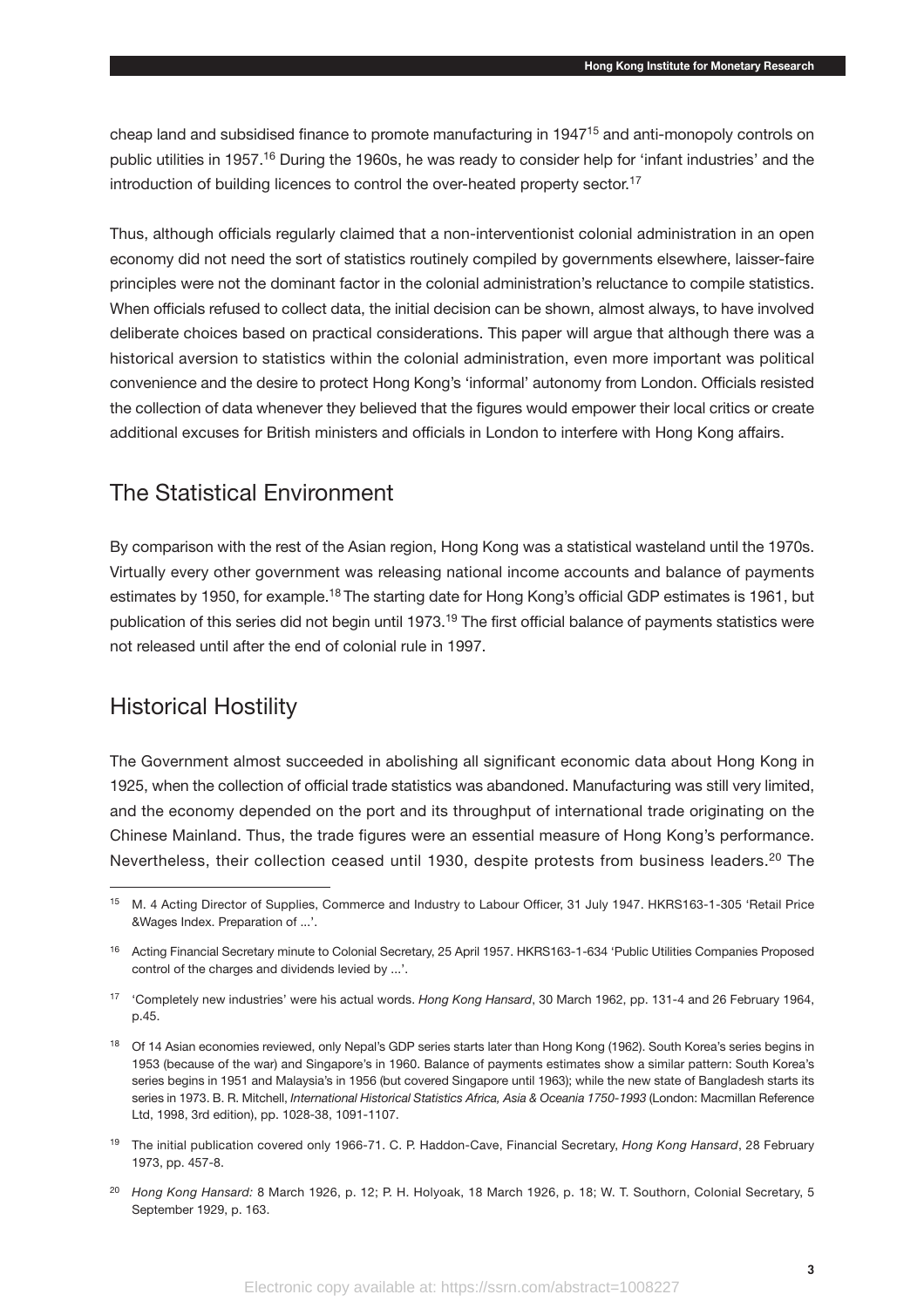Government made its case against compiling trade figures in terms to be repeated in the decades ahead.

- Their costs were 'enormous'.
- They were of no interest to the business community.
- Their accuracy could not be guaranteed, particularly in a free port.<sup>21</sup>

Much the same excuses were advanced by officials in the 1950s. By this date, official policy was 'to reduce expenditure on the compilation and dissemination of statistics to the barest minimum'.<sup>22</sup> But the reasons for not collecting information in a variety of fields, ranging from the labour market to the balance of payments, were not just the costs. Chinese businessmen were unwilling to supply information, it was claimed.<sup>23</sup> Accurate statistics could not be collected in a 'free economy'.<sup>24</sup> These excuses were to be recycled once more in 1970 to counter calls for national income statistics.<sup>25</sup>

The bureaucracy's hostility towards statistics was rarely challenged. One striking exception was a reforming governor, Sir Geoffry Northcote.<sup>26</sup> In 1938, he denounced the chronic shortage of the data essential for good government.<sup>27</sup>

In many respects the statistical information at the disposal of this Government is deficient or unscientifically arranged; there is a serious lack of machinery for the co-ordination of such statistics as exist, and in nearly every case these are crude. In such circumstances it might with some truth be alleged that figures are given to us to conceal the facts. The first-rate importance of well-digested and well-correlated statistics to a Colony, which is so largely dependent upon commerce and has, for example, such grave population problems as Hong Kong, is indisputable.

Immediately after World War II, the colonial administration had good reason to heed this warning. Accurate economic data became important to the officials involved in reconstruction of the war-ravaged economy as they set development priorities and allocated scarce resources.<sup>28</sup> They had little enthusiasm for this role, however, and they were impatient to divest themselves of responsibility for economic management.<sup>29</sup>

- <sup>23</sup> Hong Kong Annual Departmental Report by the Commissioner of Labour for the Financial Year 1952-3 (Hong Kong: Government Printer, n.d.), p. 16.
- <sup>24</sup> Director of Commerce and Industry minute to Financial Secretary, 6 November 1950. HKRS163-9-88 'Trade. Balance of Payment Statistics. Policy regarding preparation of ...'.
- <sup>25</sup> Sir John Cowperthwaite, Financial Secretary, *Hong Kong Hansard*, 25 March 1970, pp. 495, 496.
- <sup>26</sup> Among Northcote's innovations were major reforms in the provision of social services and their funding through direct taxation.
- <sup>27</sup> *Hong Kong Hansard*, 13 October 1938, p. 117.
- <sup>28</sup> A striking example was (18) Acting Director of Supplies, Trade and Industry (Cowperthwaite) memos to Statistical Officer, 6 March and 14 June 1948. HKRS22-1-88 'Chinese Owned Industrial Capital etc'.

<sup>21</sup> Sir Edward Stubbs, Governor, *Hong Kong Hansard*, 22 October 1925, p. 103; E. R. Hallifax, Colonial Secretary, *Hong Kong Hansard*, 18 March 1926, p. 18.

<sup>&</sup>lt;sup>22</sup> Commissioner of Labour minute to Colonial Secretary, 24 October 1952. HKRS22-1-19 'Labour Statistics - Policy'.

<sup>29</sup> *e.g.*, C. G. S. Follows, Financial Secretary, *Hong Kong Hansard*, 31 March 1949, pp. 135-6.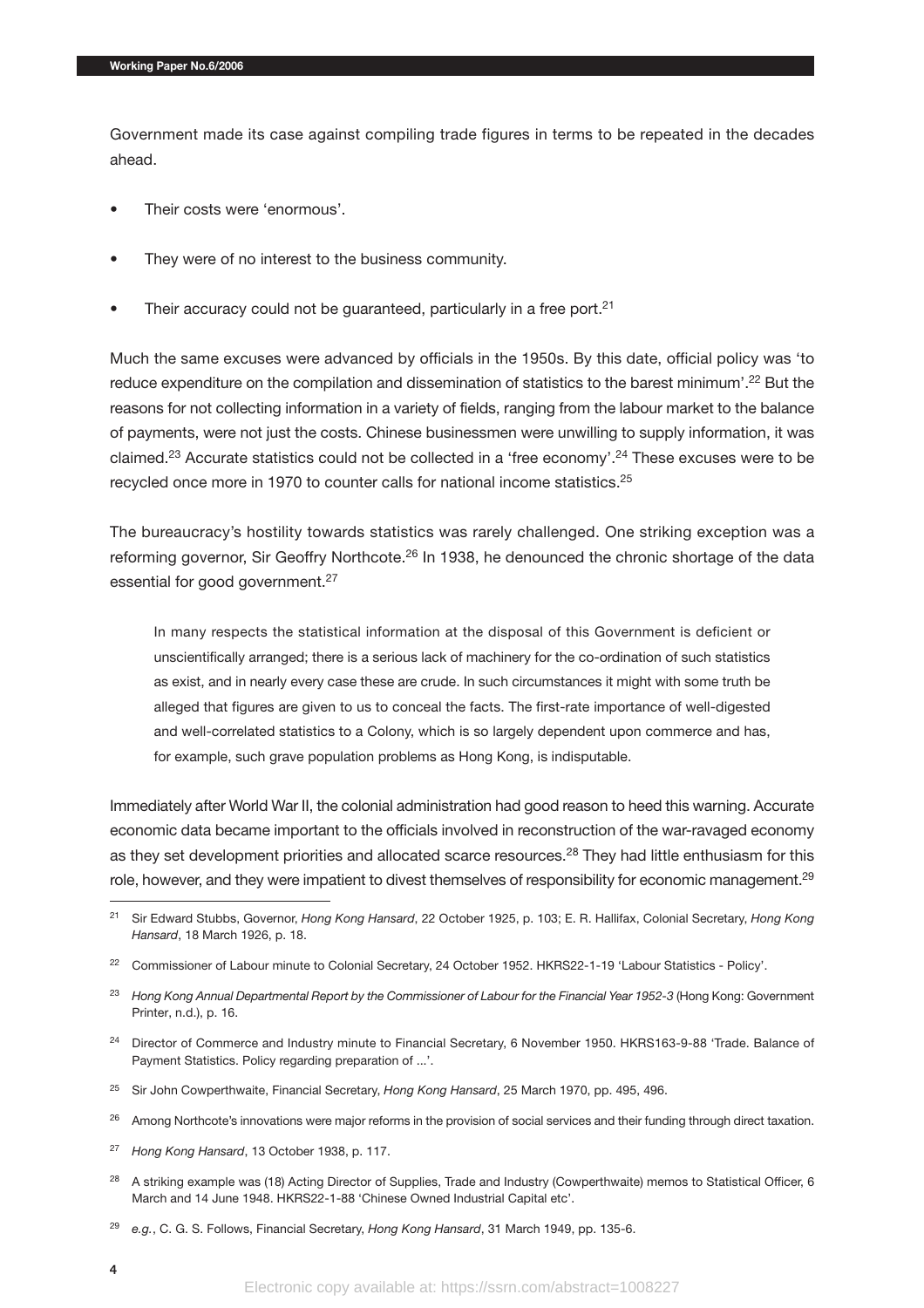The value of statistics was ignored once more, and within a decade, the Government's statistician felt driven to make much the same complaint as Northcote had twenty years earlier.<sup>30</sup>

There are still traces of the old attitude that it doesn't matter what the population actually is - we are doing what we can and the size of the population cannot alter that. This is a most dangerous argument that would lead both to misdirection and waste of resources. The statistical aspect of a problem must be known if efficient measures are to be taken to deal with it.

The British Colonial Office had the constitutional power to force a change in this culture. By 1950, British colonies were being encouraged by London to take a broader view of the contribution which modern statistics could make to their progress.<sup>31</sup> The starting point had to be a population census. The other priorities were:

- external trade, including value and volume indices for both exports and imports, to be produced on a timely basis;
- retail or consumer price indices based, where possible, on budgetary surveys;
- industrial production; and
- gross capital formation.

This programme caused considerable alarm in Hong Kong. The Government Statistician, incredibly, was blamed for London's statistical activism. He had previously given offence to his colonial colleagues in 1947 by straying beyond his statistical duties to proffer advice on social and economic policy.<sup>32</sup> In 1950, he was viewed as London's 'agent'. His opinions were distorted; his professional performance denigrated; and his position made impossible.<sup>33</sup> Hong Kong's anti-statistics culture triumphed, and, apart from external trade statistics, Hong Kong did not meet any of London's goals before 1961.

Yet, within the colonial administration, one group of officials grasped the importance of good data. When the United States imposed its initial economic blockade on China during the Korean War, shipments to Hong Kong were also banned. The colony's Commerce and Industry Department found itself handicapped by defective trade figures when seeking to negotiate exemptions for Hong Kong products with Washington.<sup>34</sup> Reliable, timely and comprehensive figures proved vital to successful international

<sup>30</sup> (10) Statistician minute to Director of Commerce and Industry, 15 December 1958. HKRS22-1-96 'Population Census 1961'.

<sup>31</sup> Colonial Office, *First Conference of Colonial Government Statisticians*, *1950* (London: HMSO, 1951, Colonial No. 267), pp. 10-4, 16.

<sup>&</sup>lt;sup>32</sup> He proposed the introduction of food subsidies along lines similar to the United Kingdom and Malaya to be financed by Cowperthwaite's department. (15) Statistical Officer memo to Colonial Secretary, 21 August 1947, pp. 3-5. HKRS22-1-78 'Report S.O. 3/47 on White Collar Workers (January-March 1947)'.

<sup>33</sup> DCS minute to Colonial Secretary, 26 May 1950; AS8 minute to DCS, 22 September 1950; (18) Government Statistician letter to Colonial Secretary, 3 May 1950; Acting Government Statistician memo to Colonial Secretary, 4 April 1951. HKRS41-1-4969 'Conferences - The Conference of Colonial Government Statisticians Convened by the Secretary of State for the Colonies at the Colonial Office during March, 1950. Correspondence re ...'.

<sup>&</sup>lt;sup>34</sup> Hong Kong Annual Departmental Report by the Director of Commerce and Industry for the Financial Year 1951-2 (Hong Kong: Government Printer, n.d.), pp. 2, 3.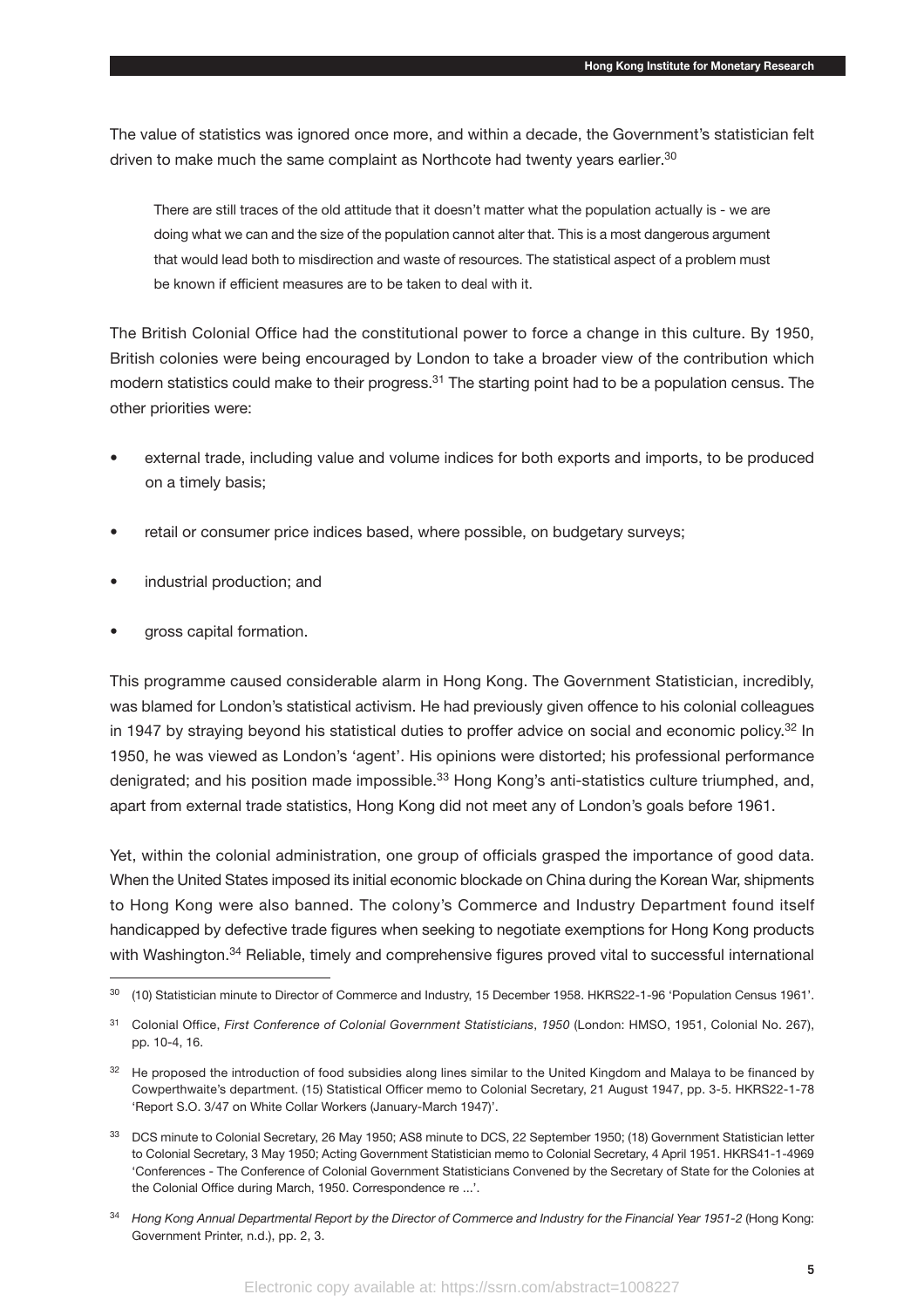negotiations over textile quotas and other trade restrictions in the years that followed in order to counter allegations of unfair competition from Western importing countries.<sup>35</sup>

It helped that in the late 1950s and early 1960s, the Department's director believed laisser faire was outdated. He backed the expansion of his professional statistician's agenda from trade figures into industrial production statistics, retail and consumer price information and the first household expenditure survey.36

## Statistics and Social Policies

The refusal to recognise the contribution of good statistics to policy-making involved two assumptions about the policy-making process:

- good policies could be made just as well with partial information; and
- it was pointless to quantify problems when resources were scarce.

## Population Puzzles

London's blueprint for colonial statistics outlined in 1950 had declared that 'administrations not fully aware of the changes in their populations, both by natural growth and by immigration, must regard this as a fundamental gap in their knowledge'.<sup>37</sup> Hong Kong officials at this date had only the sketchiest notion of how many inhabitants were in their charge. In the acute food shortages after World War II, Hong Kong's procurement and distribution of essential supplies had been made more difficult by the lack of accurate estimates of the numbers to be fed.<sup>38</sup> Then, as the Chinese Civil War reached its climax in 1949, colonial officials planning for security and civil defence demanded accurate figures on the number of inhabitants, which were not available.<sup>39</sup>

A population census would have solved these problems, and the legal formalities for conducting the first census since 1931 had been approved in March 1948. The Government decided, however, that it should issue everyone with an identity card first and postponed the exercise until the World Census in 1950.40 This deadline was also missed, and the first post-war census was not conducted until 1961.

<sup>35</sup> See, for example, M. 97 AI to DDAI, 27 May 1969; M. 100 IID to TID(2), 19 September 1969. HKRS1056-1-194 'Industrial Survey - Policy'.

<sup>&</sup>lt;sup>36</sup> This director was H. A. Angus. For his economic activism, see Director of Commerce and Industry memo to Financial Secretary, 9 September 1958; Commissioner of Labour letter to Director of Commerce and Industry, 9 September 1958. HKRS270-5- 44, 'Commercial and Industrial Development - Major Policy'.

<sup>37</sup> Colonial Office, *First Conference of Colonial Government Statisticians*, 1950, p. 16.

<sup>38</sup> M. 13 Director of Supplies, Trade and Industry to Colonial Secretary, 29 January 1947; M. 20 Director of Medical Services to Colonial Secretary, 17 February 1947; M. 21 Director of Supplies, Trade and Industry to Colonial Secretary, 24 February 1947. HKRS170-2-1 'Census Estimate of Population'.

<sup>39</sup> HKRS259-6-1 'Report on the Population of the Colony, Mid-Year 1949', pp. 1, 2.

<sup>40</sup> M.1 to M.5, 14 October-8 November 1947; M. 23, 23 March 1948; M. 52 Colonial Secretary to Governor, 23 December 1948. HKRS170-2-1.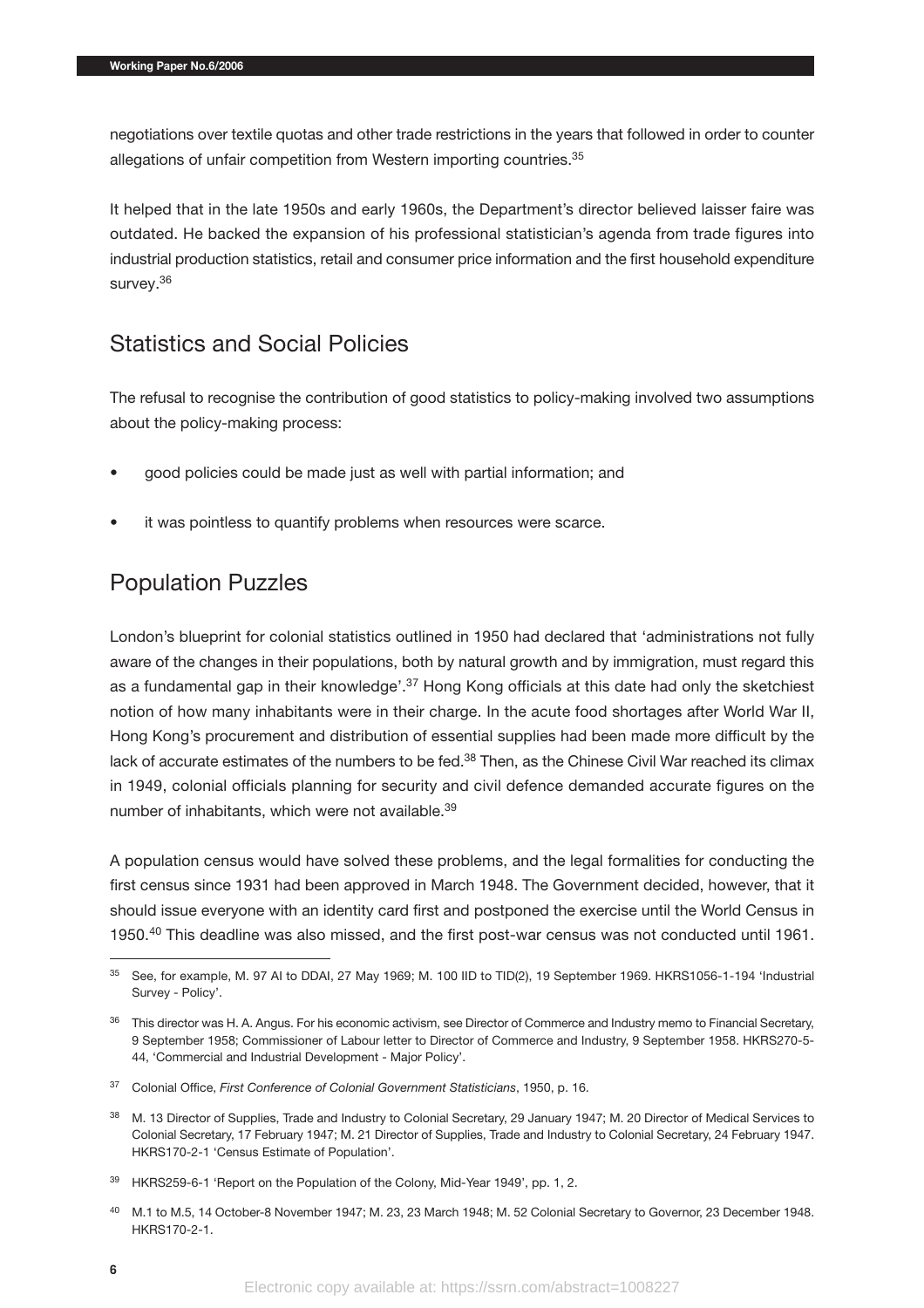The public was told that this delay had been made necessary because of 'the impossibility of obtaining a completely reliable assessment of immigration'.<sup>41</sup> This excuse was not convincing since, by now, the Government had in place systems not just for registering the general population but street sleepers, squatters and others with no 'permanent' abodes. Indeed, estimation of the total population soon improved in accuracy despite the complaints about tracking illegal immigration from the Mainland.<sup>42</sup>

The real motive for the delay was political convenience.<sup>43</sup> A census would have produced demographic information that would have focused uncomfortable attention on the community's social and economic problems. Black, then Colonial Secretary, bluntly declared that a census would not assist policy-making.

... we are well aware that we are not able to meet our known commitments in educational, health and social welfare services. We cannot afford to do more than are doing, although it is not enough. When we have satisfied ourselves that we are nearer to achieving our known targets would be the time to have a census to see what additional commitments there may be.

Black's comment settled census policy for the rest of the decade despite complaints from government departments facing demands to develop housing, education, health and urban services.

The damage done to policy-making by the failure to take an early census became very clear when the results of the 1961 Census were published. Its data showed, for example, how misleading were two of the colonial administration's previous assumptions in making policy.

- Officials had clung to a long-standing conviction that, somehow, the Chinese population was in transit and that the refugees would not integrate into the rest of the community. The colonial administration, therefore, considered that the immigrants were not part of Hong Kong society and that they had no claim on its resources.<sup>44</sup> The 1961 census data showed that integration had been rapid and almost total.45
- Officials also took a dismal view of the labour market. They saw the population as suffering from unemployment, under-employment and penury. The 1961 Census recorded an unemployment

<sup>41</sup> *Hong Kong Annual Departmental Report by the Commissioner of Labour... for the Financial Year 1953-54* (Hong Kong: Government Printer, n.d.), p. 70.

<sup>42</sup> By 1961, the difference between the estimated population and the Census enumeration was only 3.8 per cent. *Hong Kong Report for the Year 1962* (Hong Kong: Government Press, 1963), pp. 35-6; *Hong Kong Report for the Year 1960* (Hong Kong: Government Press, 1961), p. 37.

<sup>43</sup> The account that follows is based on: M. 9 DCS to Colonial Secretary, 8 December 1954; M. 4 Colonial Secretary to Governor, 27 February 1954; (10) Statistician minute to Director of Commerce and Industry, 15 December 1958; (11) M. 71. Director of Commerce and Industry to DFS(E), 15 December 1958. HKRS22-1-96.

<sup>44</sup> Note, for example, the attitude to squatters made homeless by a catastrophic fire. (21) Governor to Secretary of State, 29 December 1953. HKRS163-1-1578 'Shek Kip Mei Fire'. In 1957, the British Prime Minister intervened to halt a bid to ship immigrants from Hong Kong to Fiji. Sir Anthony Eden, *Full Circle* (London: Cassell, 1960), pp. 382-3.

<sup>&</sup>lt;sup>45</sup> With no significant link between length of residence and career prospects, for example, where educational standards were the decisive factor. K. M. A. Barnett, *Hong Kong. Report on the 1961 Census* (Hong Kong: Government Printer, n.d.), Vol. III, pp. CXIII-IV.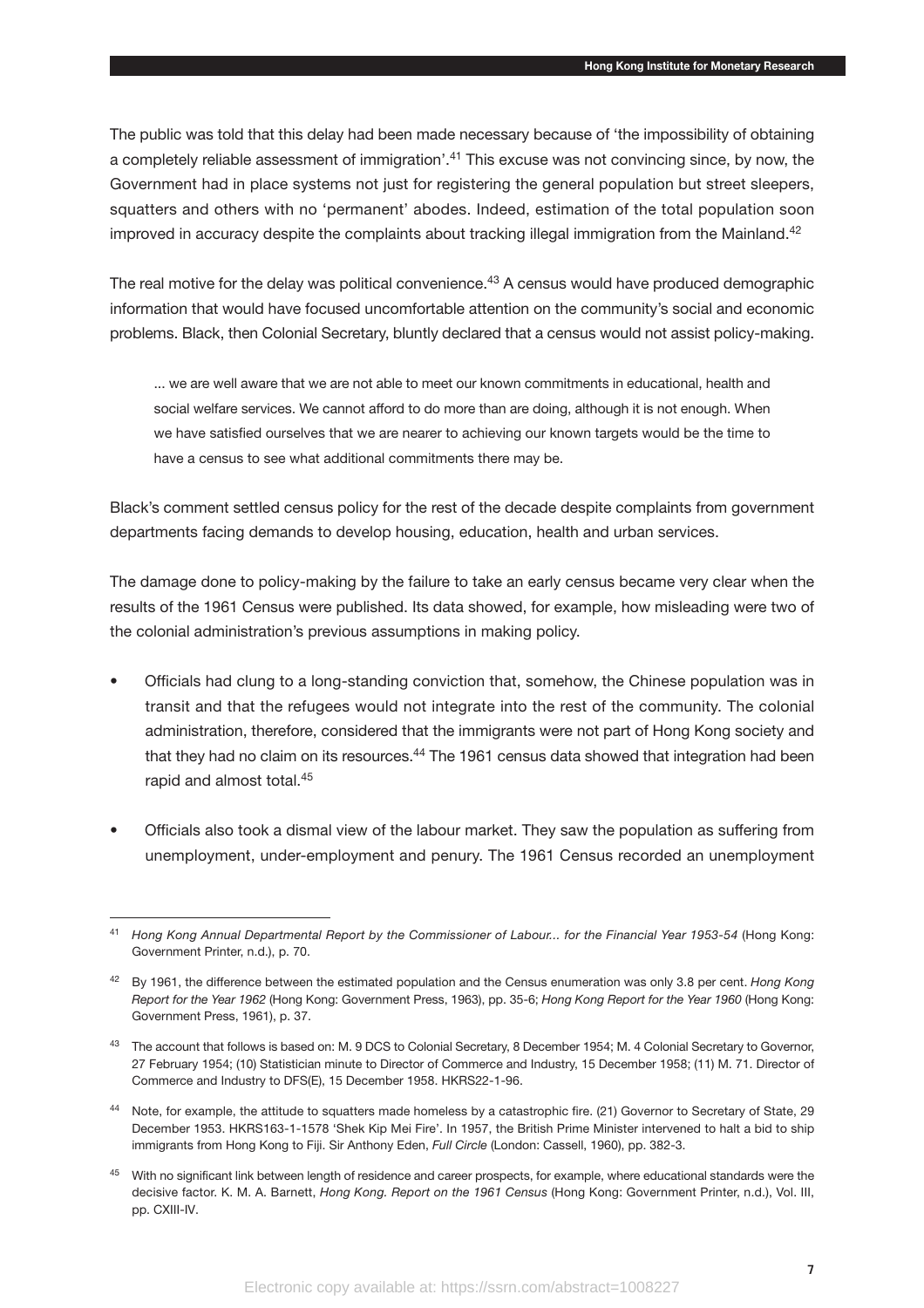rate of only 1.3 per cent.<sup>46</sup> A chronic shortage of labour had developed as a result of the extraordinary expansion of the manufacturing sector during the previous decade.<sup>47</sup>

These misinformed attitudes coloured the approach to the social services, encouraging officials to set minimal standards. The Government's ignorance of the total population, its geographical distribution and its economic and social conditions was a particularly grave handicap in developing programmes to rehouse the inhabitants of makeshift squatter huts and squalid slums. These housing conditions created serious fire hazards and threats to public health and law and order which could not be ignored. In the absence of a conventional census, rehousing plans had been based on haphazard data obtained from limited surveys of social conditions.

By 1957, increasingly ambitious public housing programmes forced the Government to accept that political convenience must make way for better statistics, and academics were invited to undertake a more comprehensive survey. Some officials feared this exercise almost as much as a full-scale census because they might disclose 'urgent needs', creating pressure on the Government to propose solutions. When the academics released the preliminary results to the press, officials were outraged by the publicity and mounted a two-year campaign to discredit both the academics and their findings. Publication of the full report was suppressed.<sup>48</sup>

The data deficit was too large to be remedied by ad hoc housing surveys, and even the 1961 Census provided only a partial solution. Not until 1967, when a quarter of the population was already living in public housing, was it possible to compile the first, crude estimates of 'affordability'. These data were essential for setting public housing targets in terms of rents and quality, as well as to determine the balance between rental units and housing produced for sale.<sup>49</sup> As a result, Hong Kong had created a housing stock by the end of the 1960s whose standard was below what the community needed and could have afforded, even in the previous decade.<sup>50</sup>

## Never Mind the Workers

In theory, the colonial administration should have been able to find other statistical measures to serve as proxies for missing census and macroeconomic data. For example, information on employment by

<sup>46</sup> The erroneous predictions about joblessness are noted in Barnett, *Hong Kong. Report on the 1961 Census*, Vol. III, pp. CXVI, 2, 33.

<sup>47</sup> As the private sector had already warned the Government. See H. D. M. Barton, *Hong Kong Hansard*, 16 March 1960, p. 94.

<sup>48</sup> M. 2 AS2 to DCS, 18 May 1957; M. 3 DCS to AS2, 21 May 1957; M. 18. A2 to Financial Secretary, 25 October 1958; Acting Financial Secretary (Cowperthwaite) to Colonial Secretary, 21 October 1958; M. 21. Governor, 28 October 1958; and enclosures (38) to (40) for the period 1959-61. HKRS41-1-9339(1) 'Pilot Social Survey of Shek Kip Mei Resettlement Area'.

<sup>49</sup> See (6) 'Housing Need in Hong Kong' and the related inter-departmental correspondence in HKRS532-3-51 'Housing Research'.

<sup>&</sup>lt;sup>50</sup> By 1971, the Government had rehoused 1.4 million people (36 per cent of the population). Living space per person in public housing was 2.6 square metres compared with 4.7 square metres per person in the private sector. Census and Statistics Department, 'Overcrowding and sharing of housing accommodation in Hong Kong as revealed in the 1971 census', *Hong Kong Monthly Digest of Statistics*, January, 1973, p. 65.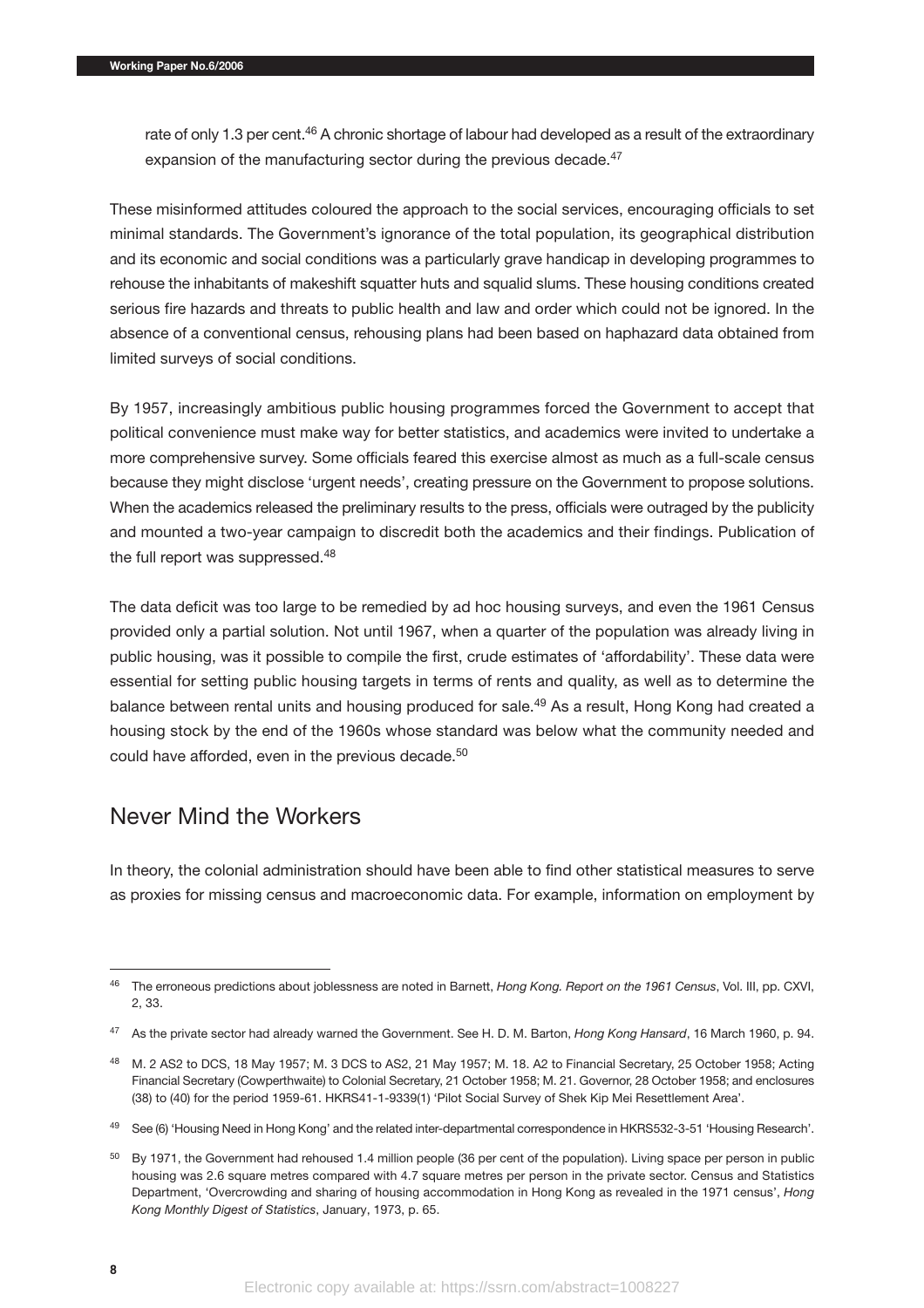industry and on wages and earnings would have tracked the switch from entrepôt to manufacturing and from penury to rising living standards during the 1950s.<sup>51</sup>

Hong Kong was committed to the publication of such information by a 1938 International Labour Organisation (ILO) Convention. In 1952, an internal government report noted that Hong Kong had not complied with this obligation. It described the limited labour statistics being compiled as 'based on hearsay and untested assertions by employers or workers', 'almost useless' and lacking in credibility. The ILO was ready to provide technical assistance to create a modern statistical system, but officials found an excuse to avoid that solution: Hong Kong had no statisticians with whom ILO experts could be able to work, and so none was invited. In 1963, officials admitted that employment-related statistics were backward, particularly by comparison with other Asian economies.<sup>52</sup> In 1970, Hong Kong had still not complied with the 1938 ILO convention.<sup>53</sup>

As a result, the Government's labour statistics throughout much of the period under review remained virtually worthless. Over 20 per cent of Hong Kong's factories engaged in exports were unknown to the Labour Department in 1961, and these were not the smallest or worst-equipped.<sup>54</sup> As a result, data about working conditions were far from comprehensive. Unemployment soared to 9 per cent in the 1970s, but the figures available to track this trend were extremely patchy.55 Comprehensive statistics on earnings would not be available for another decade.56 Productivity data were seriously flawed until the 1980s, despite the introduction of manufacturing censuses.<sup>57</sup>

## The Political Price of Blind Planning

The sorry state of labour statistics furnished an early example of how poor data can lead to erroneous policies. The outbreak of the Korean War was followed by the imposition of United States and United Nations economic embargoes against the new People's Republic of China. As a result, the China trade and Hong Kong's entrepôt collapsed. The economy seemed to face ruin, and the Government in 1951 feared that mass unemployment was inevitable. Officials abandoned their traditional laisser-faire attitudes

- <sup>54</sup> This was a Commerce and Industry Department calculation. (209) Minute to AD, 12 July 1961. HKRS270-1-2-I 'Industrial Development Flatted Factories Provision of...'.
- 55 For serious concern among officials about the difficulties of tracking the impact of the business downturn, see HKRS1056-1-214 'Factory Closures due to World Economic Situation. Increase in the Price of Raw Materials etc (during 1973 ands early 1974) Industrial Survey'.
- <sup>56</sup> See 'The New Wage Survey', *Hong Kong Monthly Digest of Statistics*, July 1983, pp. 100-10 and 'Salary Statistics of Middlelevel Managerial and Professional Employees', *Hong Kong Monthly Digest of Statistics*, January 1987, pp. 101-7.
- <sup>57</sup> W. A. Reynolds, *Factors which Hinder or Help Productivity Improvement Country Report Hong Kong* (Tokyo: Asian Productivity Organization, 1980), pp. 86-7.

<sup>51</sup> Except where otherwise indicated, the account of labour statistics that follows is based on the following internal correspondence: Acting Commissioner of Labour memo to Colonial Secretary, 1 September 1952 covering a report by S. T. Kidd of 26 June 1952; D. R. Holmes (Colonial Secretariat) memo to Director of Commerce and Industry, 17 October 1952; (5) Commissioner of Labour memo to Colonial Secretary, 23 March 1953; Commissioner of Labour minute to Colonial Secretary, 24 October 1952. HKRS22-1-19.

<sup>52</sup> (1A) Commissioner of Labour memo to Colonial Secretary, 'I.L.O. Fifth Asian Regional Conference', 22 January 1963. HKRS1017- 2-2 'Labour Department: General Policy (Gibbs Report 1963)'.

<sup>53</sup> (19) Commissioner of Labour to Commissioner, Census & Statistics, 15 May 1970, 'Collection of statistics on employment and related subjects'. HKRS532-3-22 'Employment Statistics Bill 1972'.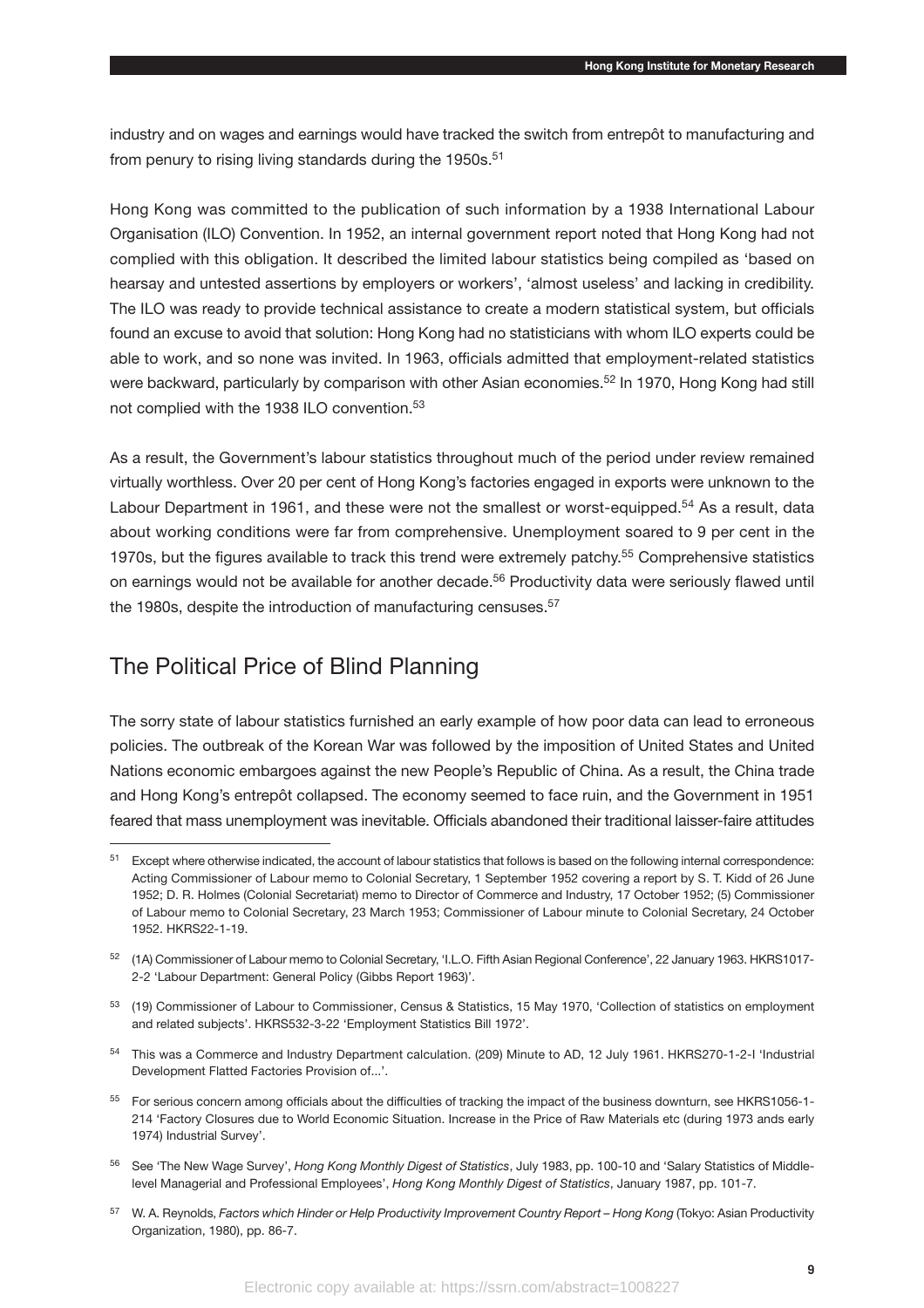and started to mobilise the private sector to cooperate in organising large-scale programmes to create jobs and maintain wages.<sup>58</sup>

The Government, unfortunately, was planning blind for a non-existent emergency. The economy was being transformed by a surge in manufacturing. However, there were no national income statistics to monitor the speed with which industrial growth was offsetting the contraction of the services sector as the entrepôt trade disappeared.59 Nor did the available trade statistics provide an indicator of this dramatic transition. Before 1959, the regular trade series did not distinguish between domestic exports and reexports, so that the surge in local manufacturing was not being monitored even indirectly. The Government was collecting some limited data on domestic exports, which provided evidence of sustained, high-rate growth, as Table I shows. But their implications were not fully grasped within the Government, and the figures were not available to the public before 1954.

The only figures that seemed relevant to officials during the 1951 panic about impending economic collapse were data about the labour market. These were unreliable and only served to intensify the sense of emergency created by the shrinking entrepôt. In drawing up contingency plans, labour officials claimed that of an industrial workforce of 'at least 200,000', a quarter were unemployed, 'together with many more living at the bare subsistence level'; and conditions were expected to worsen. The police, who played an important role in monitoring social conditions at the time, were even more pessimistic and put the unemployment rate at 30 per cent.

All these figures were little better than guesses and excessively gloomy. The only data based on proper statistical surveys had been collected from the squatter population. These showed that among this group, regarded as including the least skilled and the most deprived families, unemployment for males aged 14 and above was only 1.7 per cent. The rate for females was much higher at 19.5 per cent, understandably in a period when women were removed temporarily from the labour force by high birth rates, long lactations, and when the garment, plastic flowers and similar industries which created ample outwork had not yet developed.<sup>60</sup>

This incident had important political consequences. In the drive to enlist business support for employmentprotection measures, officials abandoned attempts to control monopoly abuses by public utilities, which were creating widespread resentment amongst the community.<sup>61</sup> The failure to resolve these grievances led to public – and business – outrage against the power companies in the 1950s, followed by an official

<sup>58</sup> These measures are recorded in HKRS1017-3-4 'Unemployment Relief'.

<sup>59</sup> Even academic exercises were not available until Ronald Ma and Edward F. Szczepanik, *The National Income of Hong Kong 1947-1950* (Hong Kong: Hong Kong University Press, 1955).

<sup>&</sup>lt;sup>60</sup> M. 8 AS3 to Financial Secretary, 14 December 1951; M. 15 AS3 to Colonial Secretary, Financial Secretary and Political Adviser, 4 January 1952. HKRS163-1-1376 'Industry and Production. Industrial Situation in Hong Kong'. On conditions in squatter areas, note *Annual Departmental Report by the Commissioner of Labour for the Financial Year Ended March 31, 1951* (Hong Kong: Government Printer 1951), p. 11.

<sup>61</sup> On this issue, see Leo F. Goodstadt, 'Business friendly and politically convenient – the historical role of functional constituencies', in Christine Loh (ed.), *Functional Constituencies: A Unique Feature of the Hong Kong Legislative Council* (Hong Kong: Hong Kong University Press, 2006).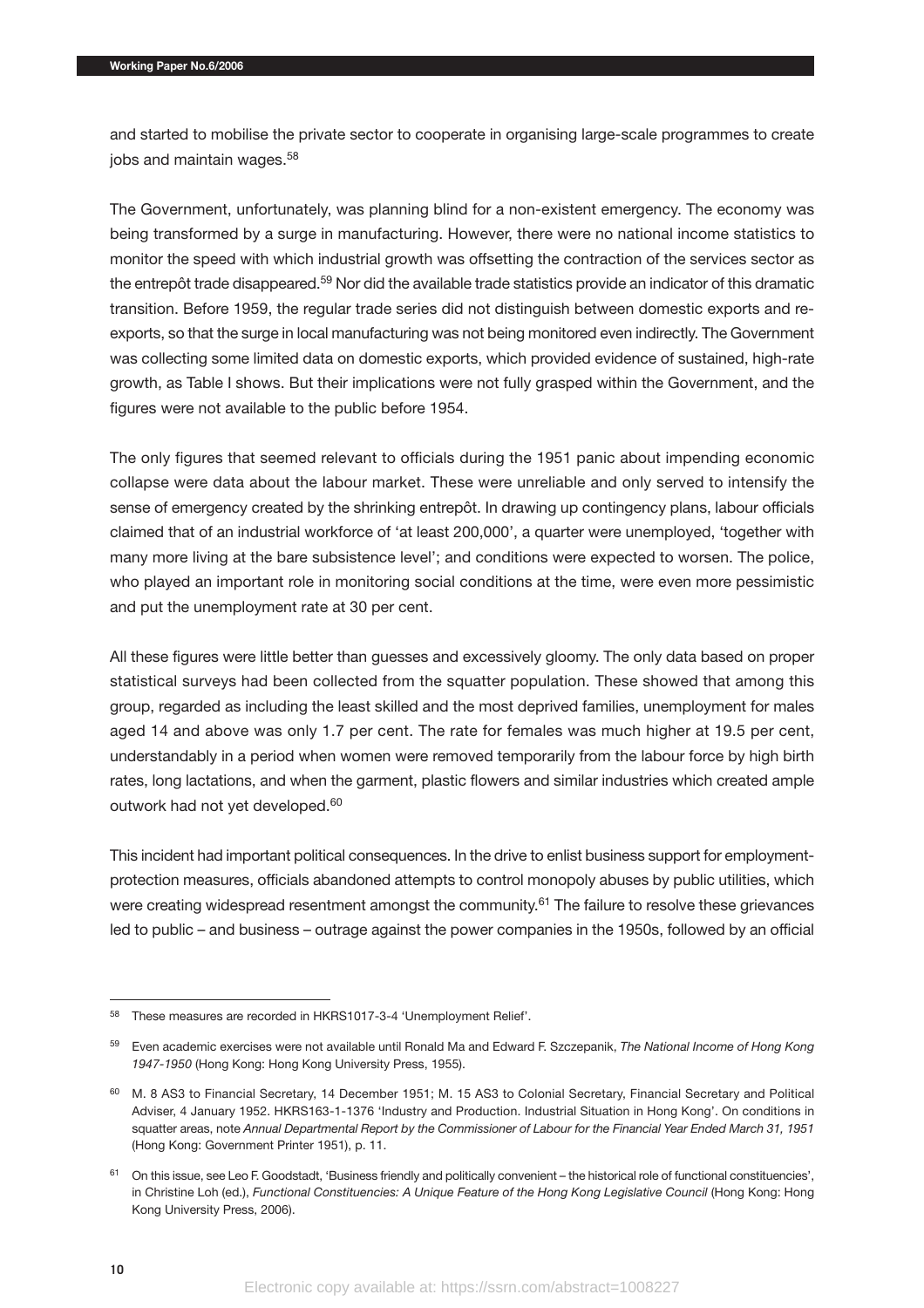commission of enquiry which recommended virtual nationalisation of the power industry in 1959.<sup>62</sup> Discontent with the public transport sector led to extensive rioting in 1966.<sup>63</sup>

## Economic and Financial Management

From early in the post-war period, the colonial administration displayed an almost insolent indifference to London's instructions to supply data on financial markets. Repeated requests to produce balance of payments estimates and the banking returns furnished by the rest of the colonial empire were ignored as long as possible.

## The Invisible Balance of Payments

The colonial administration's most stubborn resistance was to the compilation of balance of payments estimates; and they were not published before the end of British rule.<sup>64</sup> This stand-off illustrates the determination of the colonial administration to control Hong Kong's statistical policies, even when the United Kingdom insisted that British national interests were at stake.

The saga of defiance began in 1950 when a directive to the entire colonial empire to prepare such estimates provoked derision in Hong Kong. By 1952, London was pleading that not only were such data needed in the management of any modern economy but also that they were of crucial importance for the United Kingdom's handling of the latest Sterling Area crisis. Hong Kong took no notice.<sup>65</sup>

Scepticism about the practical use of these figures in running Hong Kong was not the only reason for the colonial administration's insubordination. Another factor was the fear that the figures might strengthen London's hand when Hong Kong and British economic interests clashed. Thus, London's initial calls for information on the balance of payments were related to the conduct of the Cold War: British officials were anxious to estimate the volume of smuggling with the Chinese Mainland.<sup>66</sup> This information was of

<sup>62</sup> *Report of the Electricity Supply Companies Commission* (Hong Kong: Government Printer, 1959), pp. 15-7, 20, 24, 30-1.

<sup>63</sup> 'KMB Questions', *FEER*, 10 November 1966; Officials regarded the bus company's top management as 'thoroughly unsatisfactory'. M.1 ACS(SD) to DES, 15 June 1965; M. 40 DES note, 23 August 1966. HKRS163-1-3238 'The Kowloon Motor Bus Co. (1933) Ltd. Financial problems relating to...'. Significantly, officials regarded the lack of transport statistics as the major obstacle to providing a standard of bus service acceptable to the public. M. 56 AS(G.C) to PACS(G), 27 July 1962. HKRS163-1-2283 'Public Transport Formulation of Policy regarding ...'.

<sup>&</sup>lt;sup>64</sup> Except where otherwise indicated, the account of the London-Hong Kong conflict over balance of payments and related data is based on the following correspondence: Secretary of State for the Colonies circular dispatch to Officer Administering the Government, 'Balance of Payments International Monetary Fund', 13 September 1950; Acting Government Statistician minute to Financial Secretary, 10 October 1950; Director of Commerce and Industry minute to Financial Secretary, 6 November 1950; Economic Secretary minute to Financial Secretary, 17 May 1952; and the following enclosures for the period 1950-65: (1), (9) (14), (32), (41), (42), (80), (119), (123), (124), (128), (133) in HKRS163-9-88 'Hong Kong Balance of Payments'.

<sup>&</sup>lt;sup>65</sup> Hong Kong could have supplied the information sought by London, albeit as a 'guesstimate'. R. A. Ma in the Department of Commerce and Industry had produced figures for 1952. Nobody appears to have paid any subsequent attention to this exercise. (18) secret folder, 7 October 1953.. HKRS163-1-1230 'Trade – Balance of Payments Statistics (Hong Kong) - Working papers and miscellaneous correspondence re preparation of ...'.

<sup>&</sup>lt;sup>66</sup> Catherine R. Schenk, 'Hong Kong's Economic Relations With China 1949-1955: Blockade, Embargo and Financial Controls', in Lee Pui-tak (ed.), *Colonial Hong Kong and Modern China: Interaction and Reintegration* (Hong Kong: Hong Kong University Press, 2005), p. 213.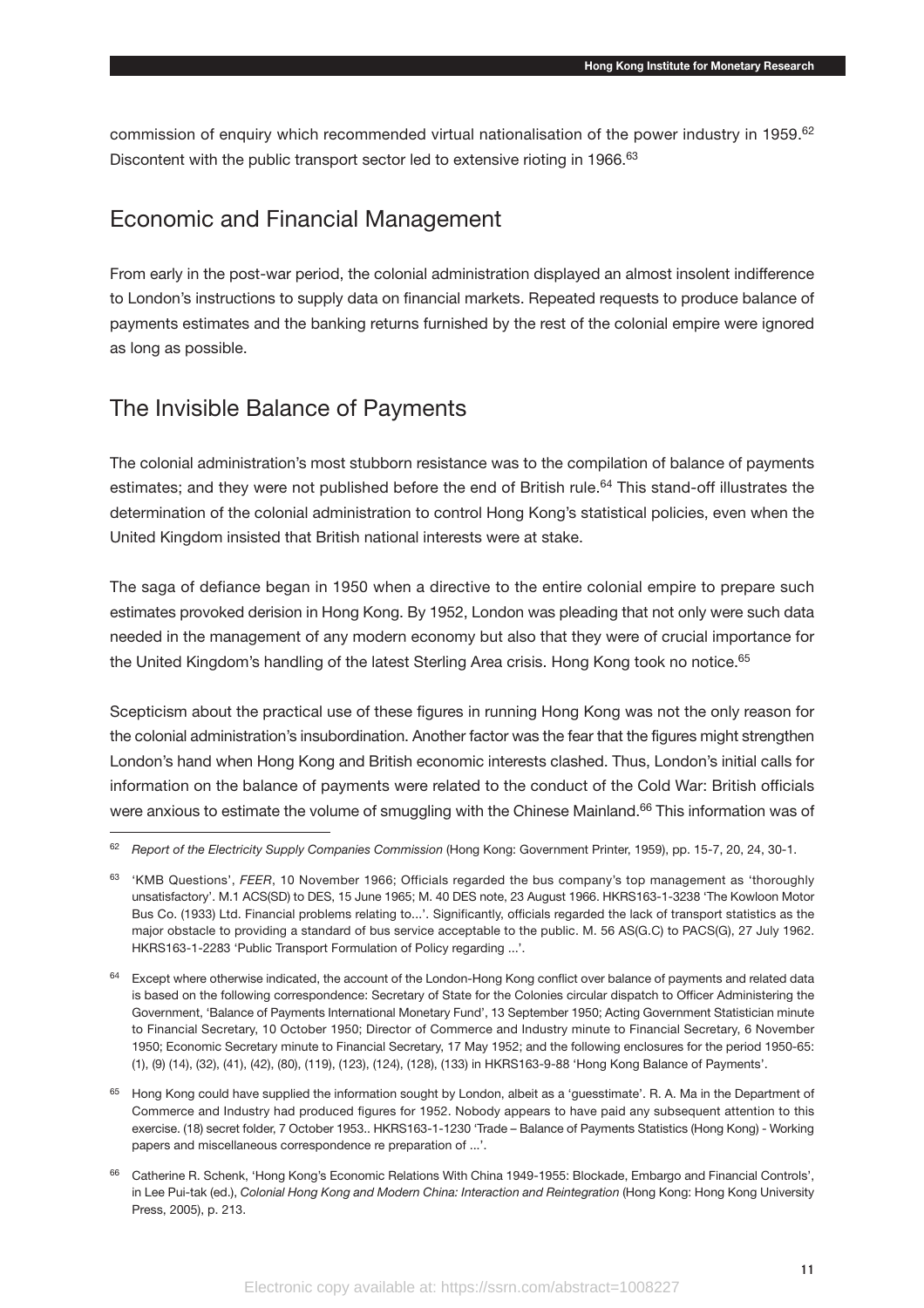considerable sensitivity during the Cold War and the United States' campaign to blockade the People's Republic. Hong Kong's interest lay in minimising restrictions on Mainland trade.

Similarly, when in 1955 London renewed its request for balance of payments information, Cowperthwaite replied to London: 'The [British] Treasury's main, if not sole, purpose for wanting the figures is ... the detection of illegal movements between sterling and dollars through Hong Kong'. The colonial administration was not prepared to participate in such an exercise, he declared. His United Kingdom counterpart denied his allegation. The evidence, however, shows that the United Kingdom authorities did seek such data to monitor currency movements through Hong Kong.<sup>67</sup>

Cowperthwaite used the 1955 dispute to attack the compilation of balance of payments data on broader grounds of economic management.68

In countries where economic and financial policies may result in internal and external price levels getting out of line and setting up inflationary tendencies (and unfortunately such countries are in the overwhelming majority today) it is very necessary to keep an eye on the balance of payments. But our economy is almost wholly external (our foreign trade is probably twice our national income) and our balance of payments is self-regulating either through the free exchange market or through our currency mechanism.

He stuck to this outlook throughout his career and paralysed the compilation of macroeconomic data in general until the 1970s.

By 1961, London was imploring Hong Kong's cooperation, again with no success. When London organised a conference for all colonial territories on balance of payments estimates and their publication in 1964, Hong Kong refused to supply any data and declined to participate in this and all future conferences. London complained of 'embarrassment' caused by the lack of Hong Kong data 'because of [the United Kingdom's] responsibility for supplying information on the territory to Parliament, the United Nations and the I.M.F.'. Hong Kong remained unsympathetic, although the colonial administration itself was using internal, confidential balance of payments estimates to monitor economic relations with the Mainland during the 1960s.<sup>69</sup> The first official estimates were released only in 1999, two years after the resumption of Chinese sovereignty.70

From 1967 when Hong Kong's control over its own currency was established, the refusal to compile formal balance of payments statistics lost its original justification: avoidance of Sterling Area Exchange Controls and London's interference. It encouraged a perception that the colonial administration was less than frank about Hong Kong's finances. Thus, despite the increased flow of official statistics during the 1970s, the dearth of data in the past and the continuing statistical gaps created public mistrust. The

<sup>67</sup> (34) Statistics Office (London) secret memo, 20 September 1956. HKRS163-1-1230.

<sup>68</sup> (79) Cowperthwaite letter to W. F. Searle, Chief Statistician (Colonial Office), 8 June 1955. HKRS163-9-88.

<sup>69</sup> HKRS163-1-2660 'Exchange Control Monthly and Half-Yearly Statistics of Foreign Exchange Transactions from January 1961'.

<sup>70</sup> The estimates covered 1997. 'HK's Balance of Payments (BoP) Account for 1997...', *Government Information Services*, 23 April 1999.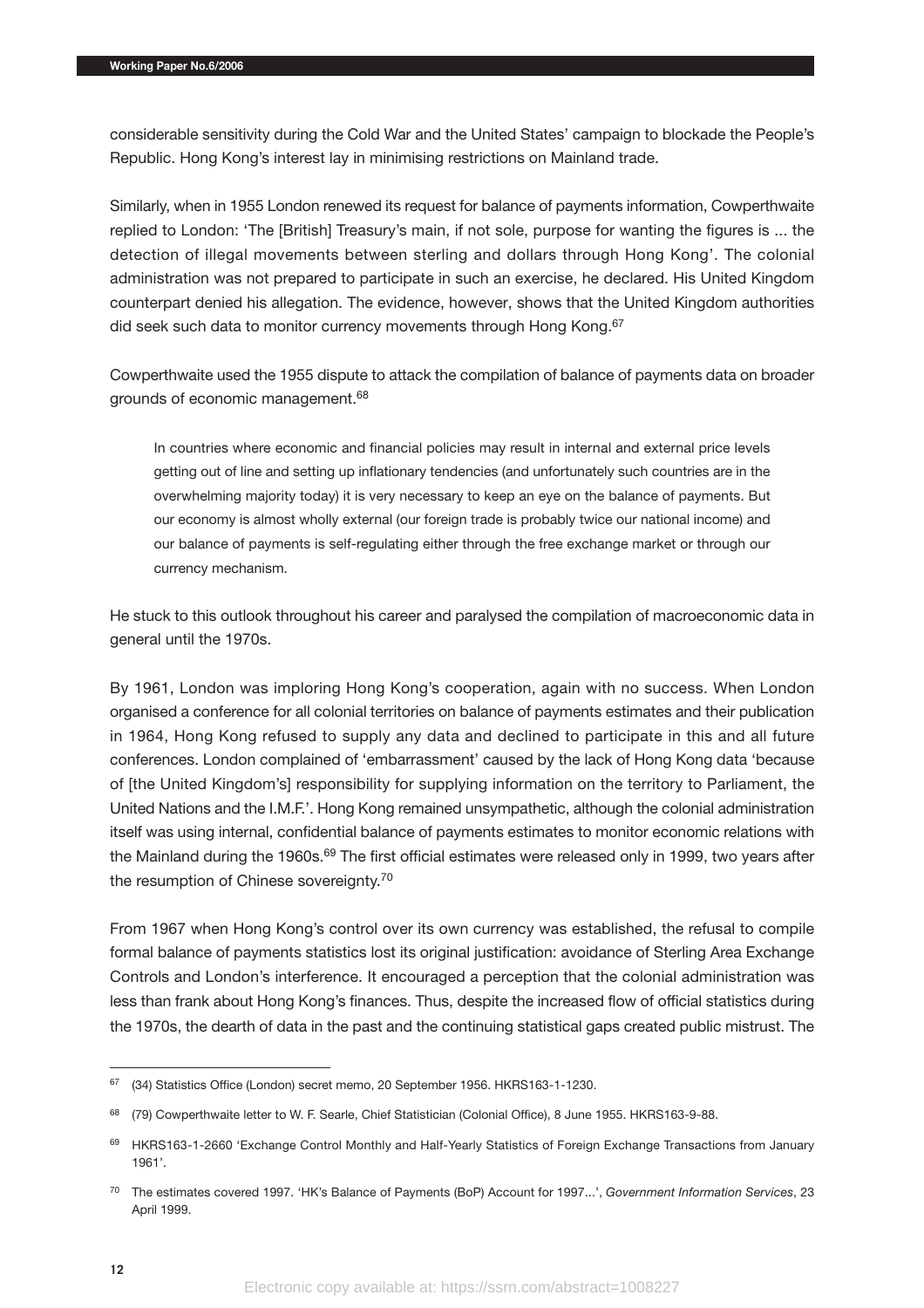failure to publish the same range of statistical information about the economy as other modern societies allowed the assumption to flourish that Hong Kong remitted large but unpublished subsidies to the United Kingdom as a form of colonial tribute.71

In the 1980s, the Chinese Government showed that it shared the local community's cynicism about British financial management of its colony. Chinese leaders were convinced that the United Kingdom exploited the colonial relationship on a considerable scale. For example, President Jiang Zemin's claim that a 'profit' of US\$5 billion a year was remitted to the United Kingdom in the final period of British rule was put into circulation in an attempt to discredit the colonial administration's motives.<sup>72</sup> The Chinese authorities denounced infrastructural projects as an attempt to transfer Hong Kong's financial reserves to British contractors, and Beijing attacked improvements to social services as unaffordable and likely to bankrupt Hong Kong.<sup>73</sup> The charges were fuelled by the absence of long-standing statistical series enjoying an established credibility among Hong Kong's opinion-makers. These suspicions complicated Sino-British negotiations on Hong Kong's future from 1982 onwards by aggravating misunderstandings and recrimination.

## Banking Battles

The resistance to London's demands for banking statistics was less intransigent.<sup>74</sup> By 1953, London was complaining that Hong Kong's banking statistics were useless because HSBC and Chartered Bank were not supplying any data, contrary to the impression of Hong Kong officials. Presumably, these were unaware of which banks were making returns because the colonial administration had no interest in such information.

The Bank of England then decided that colonial territories should take direct responsibility for compiling their own banking statistics. But its problems with Hong Kong were not so easily resolved. Within the industry, there was strenuous opposition to collecting banking data. Some financial institutions simply ignored requests for information. HSBC, the largest bank, objected to supplying information on the grounds that it might be possible to deduce its financial position even from consolidated statistics. (Its management regarded such transparency about its affairs as dangerous.) The banks eventually agreed to make the required returns but on the strict understanding that only consolidated data would be transmitted to London and that no statistics would be published without prior consultation with them.75

<sup>71</sup> A belated official attempt to refute this widespread belief can be found in D. W. A. Blye, Secretary for Monetary Affairs, *Government Information Services*, 24 November 1981.

<sup>72</sup> *Wen Wei Po*, 20 March 1993.

<sup>73</sup> Michael Yahuda, *Hong Kong. China's Challenge* (London: Routledge, 1996), pp. 62, 71-2; Hugh Davies in Bruce Herschensohn (ed.), *Hong Kong at the Handover* (Lanham: Lexington Books, 2000), pp. 132-4; Jane C. Y. Lee, 'Public Sector Reform and Public Sector Accountability', in Jane C. Y. Lee and Anthony B. L. Cheung (eds), *Public Sector Reform in Hong Kong. Key Concepts, Progress-to-Date and Future Directions* (Hong Kong: Chinese University Press, 1995), pp. 81-2.

<sup>&</sup>lt;sup>74</sup> Except where otherwise indicated, the discussion of banking statistics that follows is based on the following enclosures for the period 1950-53: (18), (20), (24) and (26) in HKRS163-9-88 'Trade. Balance of Payment Statistics. Policy regarding preparation of...'.

<sup>75</sup> See the following enclosures for 1953 (127), (129), (132) and Governor to Secretary of State for the Colonies, 17 April 1957. HKRS 163-1-625.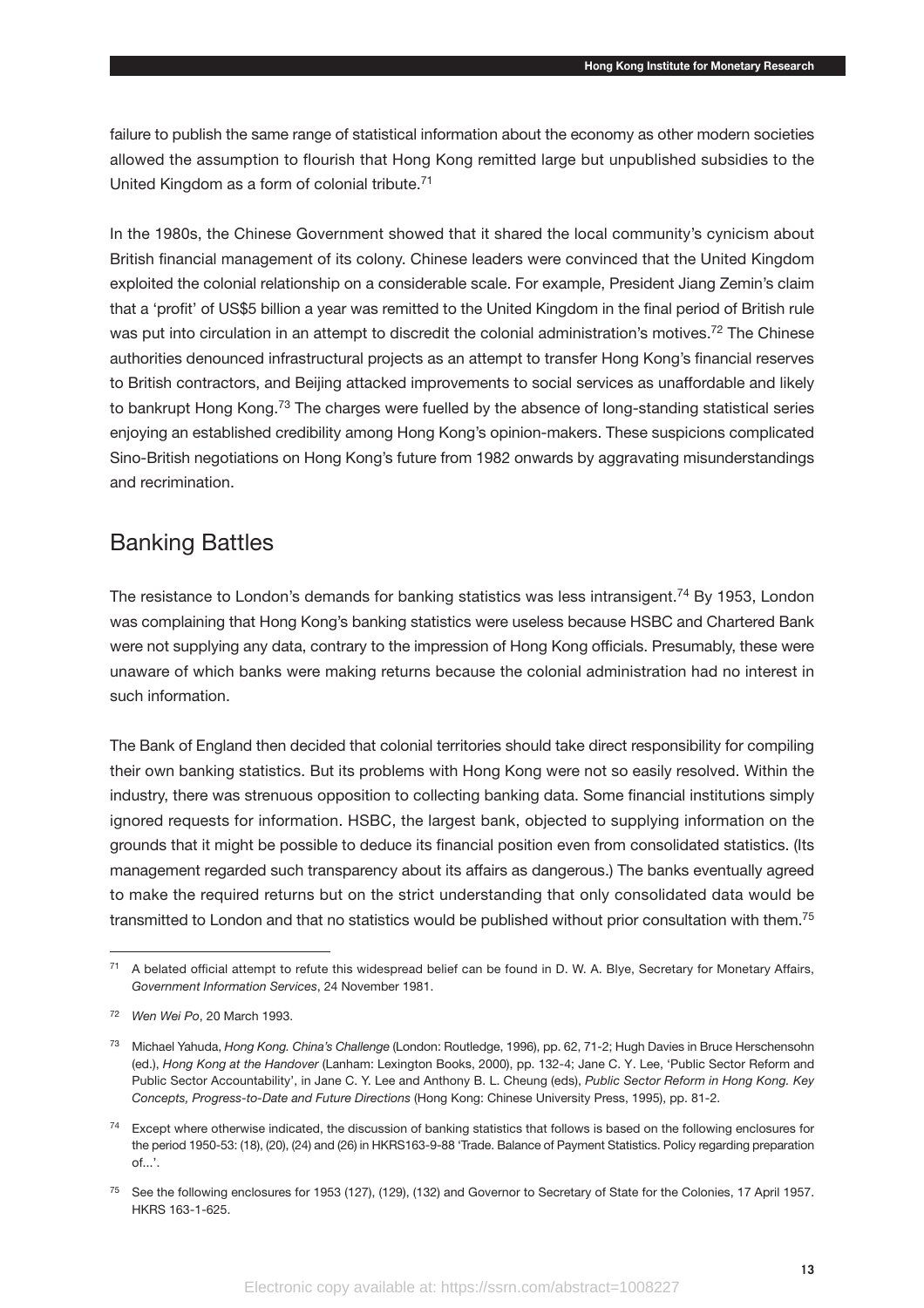By 1959, however, the pressure from London for greater disclosure in line with general practice in the rest of the British Commonwealth compelled Hong Kong to agree reluctantly to publish some data in a highly abbreviated form.<sup>76</sup> The usefulness of the published figures was limited. Statistics were not collected from all licensed banks, and the reliability of the data supplied was dubious,<sup>77</sup> not surprisingly because the exercise was not controlled by professional regulators.

## Local Lending Patterns

The reluctance to compile adequate data had serious consequences for the oversight of an increasingly fragile banking industry in the 1960s. Between 1961 and 1965, two banks failed; five had to be rescued; and only a takeover by HSBC saved the second largest bank in Hong Kong, Hang Seng Bank, from closure.

In late 1960, a European bank had informed Cowperthwaite that its loans exceeded its deposits, which he found hard to believe. Indeed, he accused bankers of misunderstanding their own accounting practices. However, from the limited statistics available, he discovered that Hong Kong's overall loan/deposit ratio appeared to be very high compared with the United Kingdom. After some desultory discussion of the issue, both he and the Government Statistician decided that this figure was the result of misleading accounting by individual banks, and took no further action.<sup>78</sup> The limited banking statistics of that period showed average liquidity of the banking system falling by 30 per cent between 1960 and 1964.<sup>79</sup> In the absence of professional banking expertise within the Government, no alarm bells were rung.

The growing liquidity problem was compounded by over-concentration of assets in real estate. As Cowperthwaite was to explain in the 1966 budget debate, a banking crisis had developed in 1965 because of 'the vast number of redevelopment schemes which came forward in 1963 and 1964'. 'Excessive real estate development' had 'aggravated our banking troubles [in 1965], by freezing so much of our available resources in the form of not readily realizable and temporarily unproductive assets'. The ratio of loans to deposits had reached the 'high' figure of 76.4 per cent, he revealed, at the peak of the crisis in April 1965.<sup>80</sup>

He presented this overall loan/deposit ratio as if it reflected an exceptional state of affairs caused by the crisis. In fact, before the crisis began, the ratio for local Chinese banks, the most vulnerable sector, had been 73 per cent. By contrast, the ratio for HSBC had been 58 per cent and for the China state-owned banks, only 51 per cent. Out of the 36 local Chinese banks, six started 1965 with loan books that

<sup>&</sup>lt;sup>76</sup> (290) Memo Director of Commerce and Industry to Colonial Secretary, 6 January 1959. HKRS 163-1-625.

<sup>77</sup> W Ramsay-Main (Hong Kong) letter to F. F. Richmond (Colonial Office), 27 December 1954, HKRS163-1-625.

<sup>78</sup> (302) P. Mardulyn, Manager Banque Belge, letter to DFS (Cowperthwaite), 30 November 1960; (303) DFS's letter to Mardulyn, 3 December 1960; (312) Statistician memo to DES, 'Banking Statistics', 22 April 1961. HKRS163-1-625. No further interest is recorded either in this file or in HKRS532-3-54 'Banking Statistics Monthly Returns'.

<sup>79</sup> Cheng Tong Yung, *The Economy of Hong Kong* (Hong Kong: Far East Publications, 1977), 'Table 12.7 Liquidity Ratio of the Banking Sector', p. 254.

<sup>80</sup> *Hong Kong Hansard*, 24 February 1966, pp. 57-58.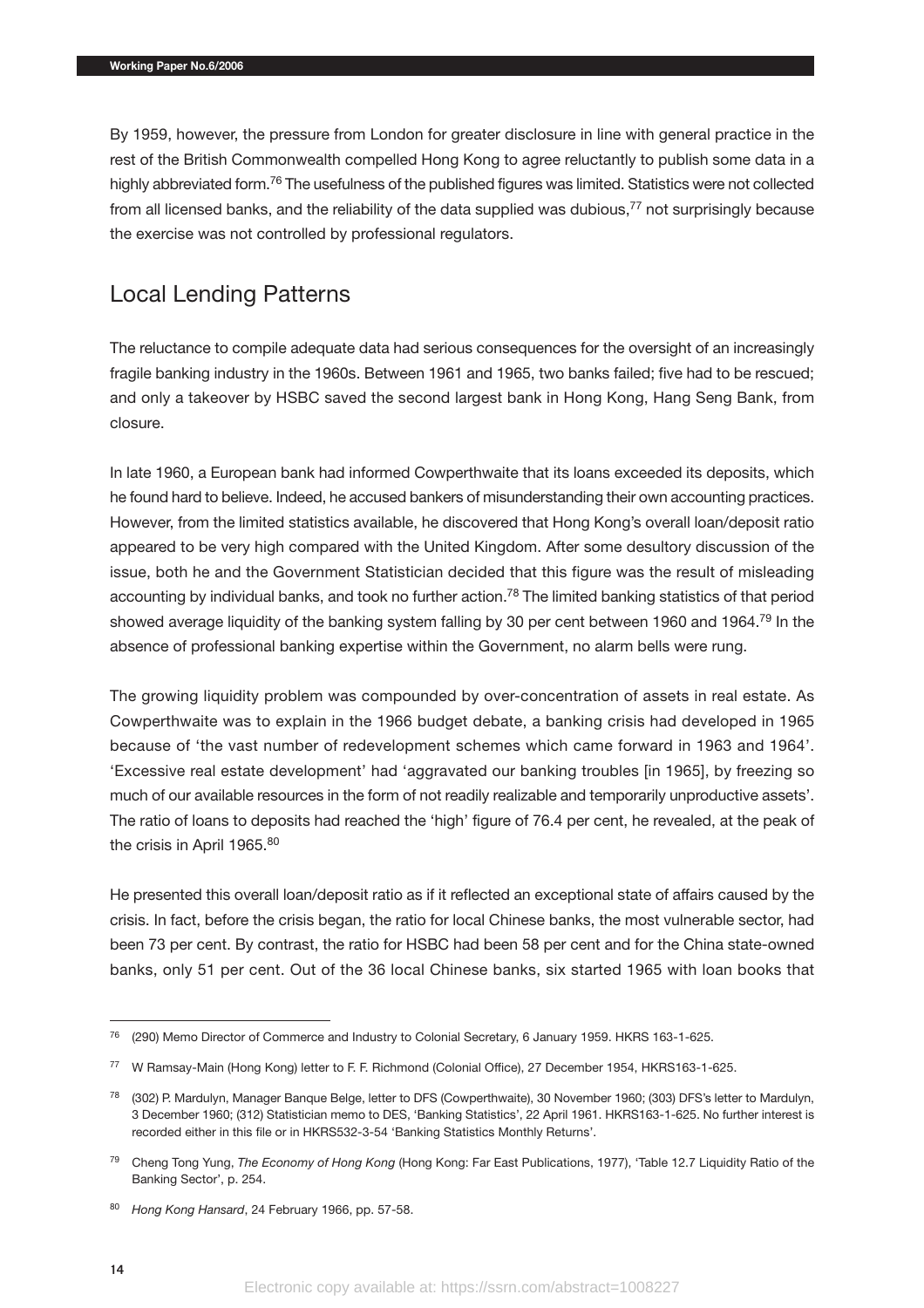exceeded the total value of their deposits.<sup>81</sup> If comparable statistics had been available at the start, instead of only at the end, of 1964, the Government would have been in a position to intervene before the crisis broke. The data deficit deprived officials of that opportunity.

During the budget debate, Cowperthwaite conceded that he could have reined in the property sector through administrative measures as early as 1963. The excesses of the real estate sector had been caused by legislative changes and could have been mitigated by administrative action, including the imposition of a licensing scheme for new projects.<sup>82</sup> Indeed, he had discussed such a scheme in previous budgets when he was worried that public sector programmes were being delayed by the excessive demands of the private sector for construction capacity.<sup>83</sup> At no time had he indicated any awareness of the threat that the real estate boom was posing to local Chinese banks. If the statistics on lending patterns had been available earlier in 1964, Cowperthwaite could have seen that the stability of the financial system was the real cause of concern, rather than delays to the Government's building plans. The data deficit meant he overlooked the connection between banking and the property market.

The statistical environment changed completely with the creation of the Banking Commission, which started collecting monthly returns in December 1964. These provided a basic profile of the solvency of individual banks and the extent to which they were trading prudently and complying with their statutory obligations. This innovation came just in time because in early 1965 a fairly large local bank, the Canton Trust, collapsed, taking financial circles by surprise.<sup>84</sup> The public quickly began to lose confidence in other banks as rumours multiplied. During the crisis that followed, the Government had the information to identify the weakest institutions and sectors which needed shoring up and to estimate what sort of financing would be required. The crisis was overcome very creditably.

Cowperthwaite had missed the opportunity in 1960 to improve the analysis of banking statistics, not surprisingly in view of his general opposition to the collection of economic and financial data. He had then foreseen the threat to the property sector but he had lacked the statistical information that would have allowed him to gauge the impact of the impending crisis, particularly on the banks. A lack of reliable, comprehensive statistics on bank lending patterns before December 1964 had masked the increasing vulnerability of the local Chinese banks earlier in the decade. The 1965 crisis would have been foreseeable and more manageable, even if not preventable, with more and better statistics.<sup>85</sup>

<sup>81</sup> These data are derived from (6) Commissioner of Banking memo to Financial Secretary, 19 March 1965. HKRS163-1-3273.

<sup>82</sup> *Hong Kong Hansard*, 24 March 1966, p. 215. The Government's role in creating this crisis is analysed in a well-known paper, Stephen N. S. Cheung, 'Rent Control and Housing Reconstruction: The Postwar Experience of Prewar Premises in Hong Kong' *The Journal of Law and Economics*, Vol. XXII, April 1979.

<sup>83</sup> J. J. Cowperthwaite, Financial Secretary, *Hong Kong Hansard*, 26 February 1964, p. 45, 25 February 1965, p. 65.

<sup>84</sup> The earlier collapse of the much smaller Ming Tak had been anticipated but not the failure of the Canton Trust. R. G. L. Oliphant, Deputy Chief Manager, Hongkong & Shanghai Banking Corporation, 'Banks and Economic Expansion in Hongkong', *FEER*, 22 April 1965.

<sup>85</sup> The Commissioner of Banking appeared to believe that it was impossible for Hong Kong banks to avoid excessive involvement in real estate regardless of the danger to their stability. (4) Commissioner of Banking secret memo to Colonial Secretary, 'Real Estate Developers Association', 16 September 1965. HKRS163-1-3284. 'Problems Affecting the Real Estate and Allied Industries'.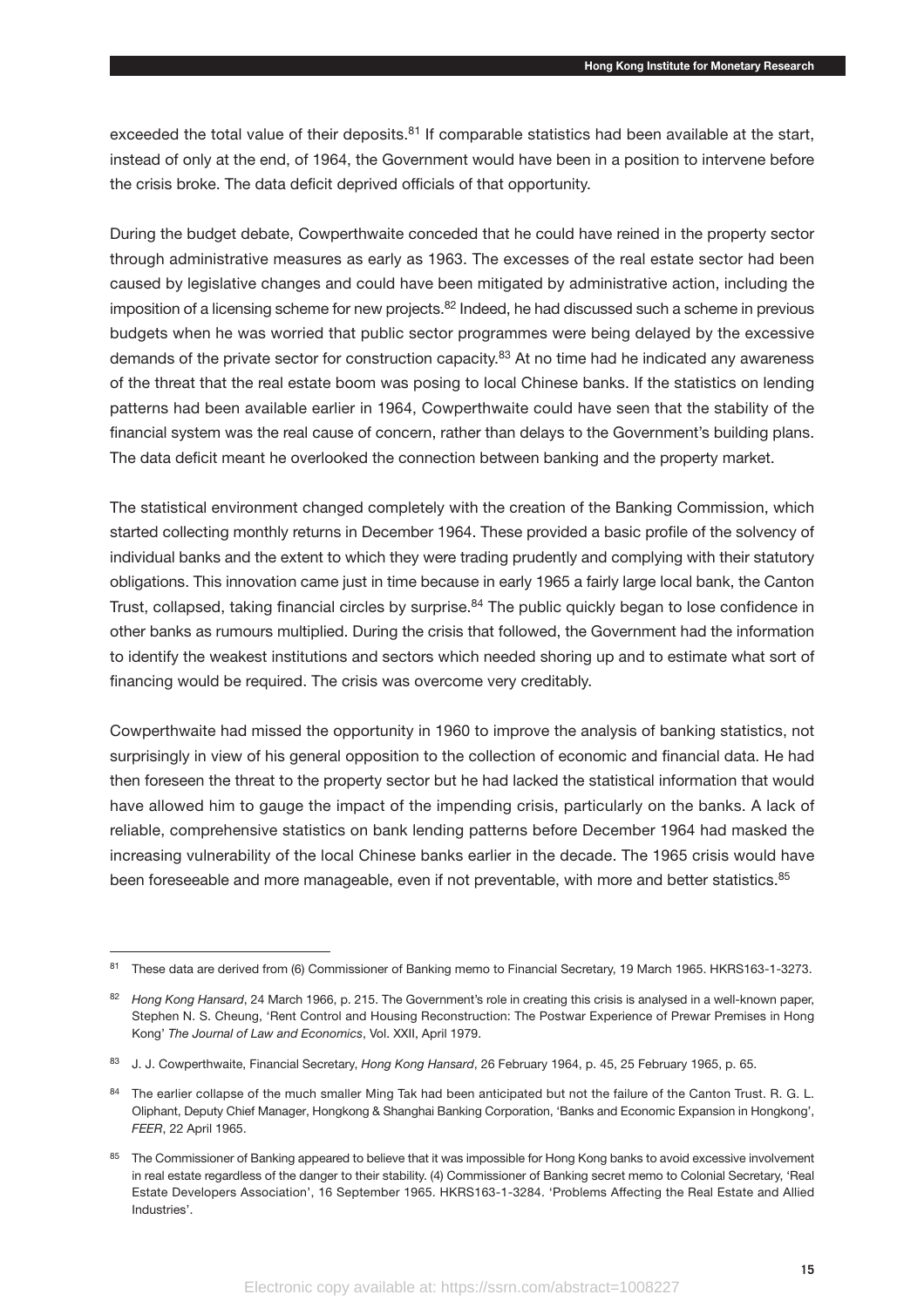## In Fear of Competition

The data deficit was to have serious consequences in shaping official attitudes towards financial markets in the aftermath of the 1965 banking crisis. The colonial administration found itself under serious political threat from property developers who were demanding government assistance to survive the real estate crash. Although the links between the property sector and the banking crisis were a matter of record.<sup>86</sup> the Government was determined to discredit the developers' case. In this exercise, there was considerable selectivity and even suppression of official data.<sup>87</sup> In addition, it was politically convenient to claim that the principal threat to banking stability and financial integrity was excessive competition. The banking industry would support this stance since it would protect the interests of existing licence-holders, as well as distracting attention from the extent to which their own greed and fraud had contributed to the crisis. As a result, a moratorium on new bank licences was introduced which lasted until 1981,<sup>88</sup> and the Government endorsed an interest-rate cartel that survived until 2001. The indications are that the decision on the cartel was made with little formal discussion.<sup>89</sup>

The anti-competition policies were a surrender to long-standing lobbying. HSBC had started to urge the Government in the 1950s to restrict the entry of new banks to Hong Kong on the grounds that 'there are more than enough banks already.'<sup>90</sup> This assertion was at odds with the available data. In fact, the number of banks was shrinking rapidly, principally because 52 local Chinese banks closed between 1948 and 1955.91 Foreign banks were increasing but at a moderate pace, and they were no threat to the stability of the banking system. When bank licensing began in 1948, there had been 132 licensed banks, of which 13 were foreign and 111 were under local Chinese ownership. On the eve of the 1965 banking crisis, there were only 87 licensed banks, of which 36 were foreign owned but only 38 were under local Chinese ownership.92

<sup>89</sup> See M. D. Cartland, Secretary for Financial Services, *Hong Kong Hansard*, 27 April 1994, p. 3477.

<sup>86</sup> See *Hong Kong Annual Departmental Report by the Registrar General for the Financial Year 1964-65* (Hong Kong: Government Printer, n.d.), pp. 4-5.

<sup>87</sup> The Government's statistical and other efforts to disprove claims of a real estate crisis are set out in HKRS163-1-3284.

<sup>88</sup> Lifted temporarily in 1972, again between 1975 and 1978 and then substantially relaxed in 1981 covering applications from Hong Kong for the first time. T. K. Ghose, *The Banking System of Hong Kong* (Singapore: Butterworths, 1987), pp. 76-8; Haddon-Cave, Financial Secretary, *Hong Kong Hansard*, 27 May 1981, pp. 893-5. Foreign banks were not freed from all restrictions until 2001.

<sup>90</sup> Other members tended to echo the bank's sentiments. HKRS 163-1-679, Circular No. 49 'Yau Yue Commercial Bank' 18 February 1953; Circular No. 53 'Overseas Bank Ltd' 14 October 1953; Circular 69 'Banque Nationale pour le Commerce et l'Industrie' 11 December 1957.

<sup>91</sup> Ricardo, 'Development of Banking in Hong Kong during 1955', *FEER*, 2 February 1956.

<sup>92</sup> The rest were owned by the Chinese state. The 1948 statistics are from 'Exchange & Financial Markets: Hongkong Licensed Banks & Native Bank Firms', *FEER*, 17 November 1948; The 1964 data are derived from (6) Commissioner of Banking memo to Financial Secretary, 19 March 1965. HKRS163-1-3273 'Banking Statistics Various 1965'. On official confusion about the precise number of licensed banks, see (19) Commissioner of Banking memo to AS (E) 231 December 1965; (22) Commissioner of Banking memo to Financial Secretary, 25 January 1966. HKRS163-1-3273.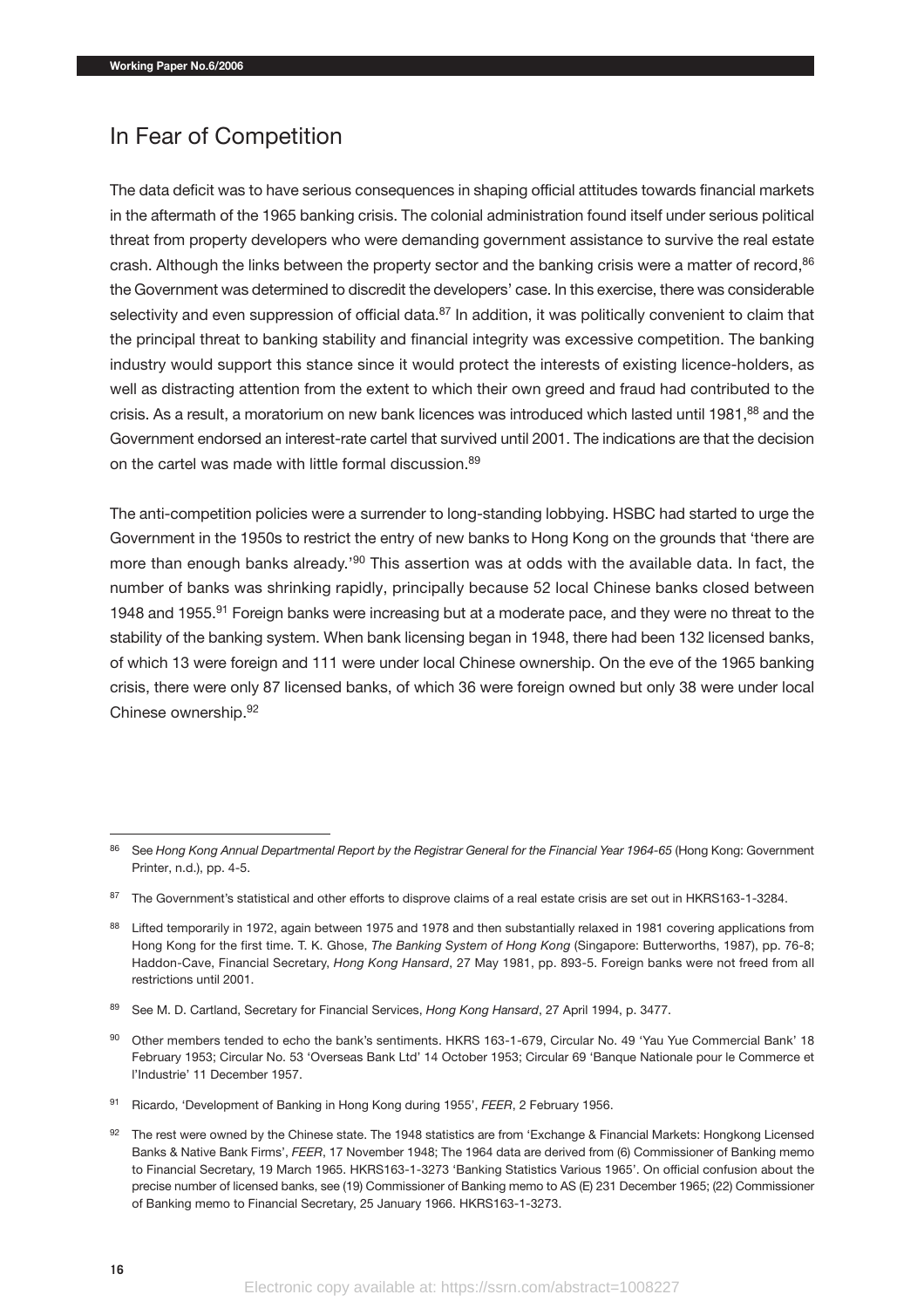Despite these trends, HSBC found an ally when Cowperthwaite became Financial Secretary in 1961. Without any figures to substantiate the claim that Hong Kong was over-banked, he declared that 'another bank in Hong Kong is unwelcome'.<sup>93</sup> A Bank of England expert was brought to Hong Kong to advise on legislation to create a modern regulatory system. Without any statistical analysis, he repeated Cowperthwaite's views in a 1962 report. In a later report on the origins of the 1965 crisis, this same expert demonstrated that mismanagement and misconduct had been the primary causes of the 1965 bank crisis. Nevertheless, his confidential report also complained: 'Too many banks chasing the available business is one of the basic causes of the reckless employment of customers' money.'94 Once again, no supporting statistics were produced. In a recent review of the available data, Professor Catherine R. Schenk has demonstrated convincingly that Hong Kong was not 'over-banked' or threatened by 'excessive' competition in the 1960s.<sup>95</sup>

## Statistical Handicaps

The consequences of the ill-founded anti-competition measures surfaced in the following decade. A new Financial Secretary, C. P. Haddon-Cave, publicly confessed that the moratorium on new bank licences 'does prevent the participation in our banking system of some of the most highly reputable international banks in the world and inhibits the emergence of any new local banks'.<sup>96</sup> New entrants to Hong Kong's financial markets would have to operate outside the regulated banking industry as unlicensed deposit-taking companies (DTCs). Why these newcomers should need less supervision than licensed banks was far from clear. In addition, the interest-rate cartel created an incentive for licensed banks to set up DTCs in order to compete for funds. The Government overlooked the dangers of allowing banks to shift part of their activities beyond the scrutiny of the Banking Commission.

A stock market bubble during the early 1970s led to the establishment of an estimated 1,500 financial firms. Most were undercapitalised outfits financing the speculation of small clients unable to arrange margin facilities from other sources.<sup>97</sup> The Government showed the same reluctance to oversee their activities as it had displayed towards the smaller Chinese banks during the 1950s. Commercial banks warned the Government of the dangers of the expansion of these unregulated institutions. The banks themselves, of course, were taking the opportunity to establish their own DTCs which would be free from the constraints of both statutory supervision and the interest-rate cartel.<sup>98</sup>

<sup>93</sup> Circular No. 95 'Banking Ordinance – chapter 155 Bank Negara Indonesia' 16 June 1961. HKRS 163-1-679 'Banking Advisory Committee'.

<sup>94</sup> HKRS 163-3-249 'Banking Emergency 1965 – Matters arising from...staff etc.' H. J. Tomkins to Financial Secretary, 5 March 1965, 'Suggested measures to deal with the aftermath of the failure of the Canton Trust & Commercial Bank, Limited' p. 8

<sup>&</sup>lt;sup>95</sup> 'The Origins of Anti-Competitive Regulation. Was Hong Kong 'over-banked' in the 1960s?', Hong Kong Institute of Monetary Research Discussion Paper, 8 November 2005. A similar analysis has shown that the restrictions on competition could not be justified in a later period. See Guorong Jiang *et al*., 'Banking Sector Competition in Hong Kong – Measurement and Evolution Over Time,' *Hong Kong Monetary Authority Research Memoranda* (30 April 2004).

<sup>96</sup> *Hong Kong Hansard*, 3 July 1974, p. 954.

<sup>97</sup> Y. C. Jao, Banking and Currency in Hong Kong. A Study of Postwar Financial Development (London: Macmillan, 1974), p. 96.

<sup>98</sup> Philip Bowring, 'Hongkong's Banks: Newcomers squeeze the Establishment', *FEER*, 1 April 1974.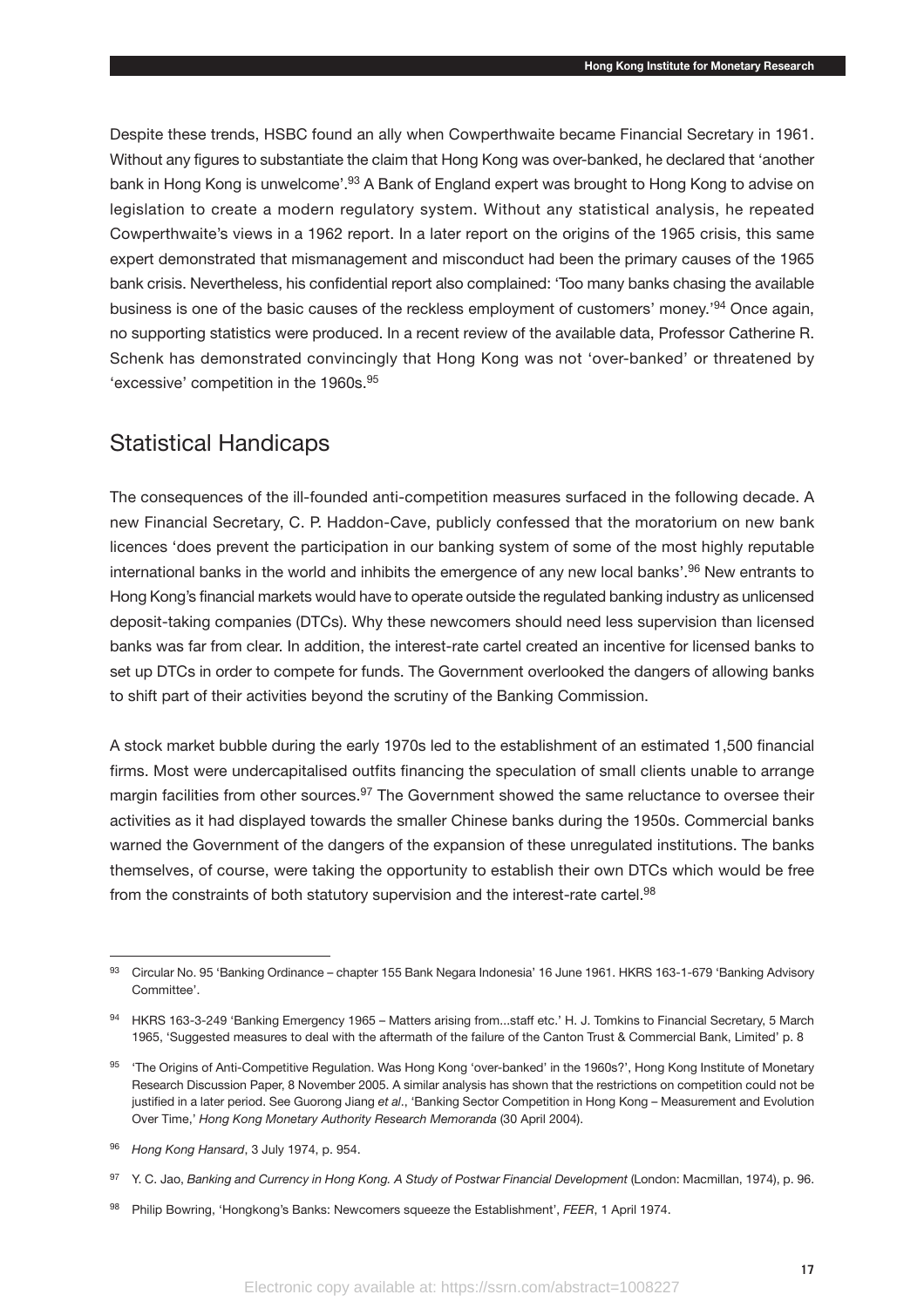The role of the banks and the DTCs in funding stock market and property bubbles in this decade became increasingly difficult to ignore. The colonial administration, nevertheless, proved very resistant to demands for regulation of DTCs. As the analysis which follows will show, the Government was to find that its failure to collect adequate statistics hindered it from taking effective action even when the need for intervention could no longer be denied. This data deficit was a matter of choice. Officials should have known from their experience of managing the 1965 crisis that good statistics were indispensable. Furthermore, as the stock market bubble had gathered momentum in the early 1970s, anxious officials had ordered licensed banks to provide additional data on their lending in connection with shares.<sup>99</sup> Haddon-Cave knew very well how important statistics were for the oversight of financial markets and the prevention of abuses. He chose not to collect such information from DTCs.

The first public admission that the absence of statistics was a barrier to supervision of the DTCs came after the stock market bubble had collapsed in 1973. Demands for tighter controls on DTCs increased, but the Government disclaimed responsibility for ensuring 'the prudent conduct of business' by these companies. Haddon-Cave argued that the lack of adequate information about the secondary banking market made it impossible to assess how stringently it should be regulated.<sup>100</sup> The second admission that the data deficit was impeding government action followed a new and alarming upsurge in share and property speculation in 1978. The Government then announced that DTCs would become subject to 'a system of prudential supervision broadly similar to that applied to all licensed banks', including minimum liquidity ratios. However, officials found that never having collected data from the secondary banking sector, they lacked the information needed to set the ratios for DTCs.101

Inadequate statistics also hindered the Government from adapting regulatory practices to changing market conditions as Hong Kong became a major financial centre in the late 1970s. Not until 1981 did it start to monitor certificates of deposit in order, among other things, to decide whether to accept them as specified liquid assets. It waited for five years before starting to collect the information to classify loans by whether they were for use inside Hong Kong or offshore.<sup>102</sup>

Haddon-Cave was unapologetic about his failure to improve the quality of statistics earlier and derided those who argued that the Government 'should "anticipate" rather than respond to "problems"'.103 The delays in extending regulation to DTCs during the 1970s, to which the lack of statistics contributed, cost Hong Kong heavily. They allowed a spate of collapses among DTCs.<sup>104</sup> 'Imprudence, mismanagement,

<sup>99</sup> These data and their sources can be found in Leo F. Goodstadt, 'Crisis and Challenge: The Changing Role of the Hongkong & Shanghai Bank, 1950-2000', *HKIMR Working Paper No.13/2005*, July 2005, p. 26.

<sup>100</sup> *Hong Kong Hansard*, 8 January 1975, pp. 342-3; 5 November 1975, p. 189; 3 December 1975, p. 297.

<sup>101</sup> Haddon-Cave, *Hong Kong Hansard*, 16 November 1978, p. 209; 28 February 1979, p. 554.

<sup>102</sup> Haddon-Cave, *Hong Kong Hansard*, 25 February 1981, pp. 459, 465.

<sup>103</sup> Haddon-Cave, *Hong Kong Hansard*, 16 April 1980, p. 733.

<sup>&</sup>lt;sup>104</sup> In 1978, deposits from customers with the 241 DTCs were equivalent to 17 per cent of the total with licensed banks. In 1982, the figure rose to 22 per cent but slumped to 10 per cent in 1987, by which date 94 DTCs had closed their doors. *Hong Kong Annual Digest of Statistics, 1988 Edition* (Hong Kong: Census and Statistics Department, 1988), pp. 125-8.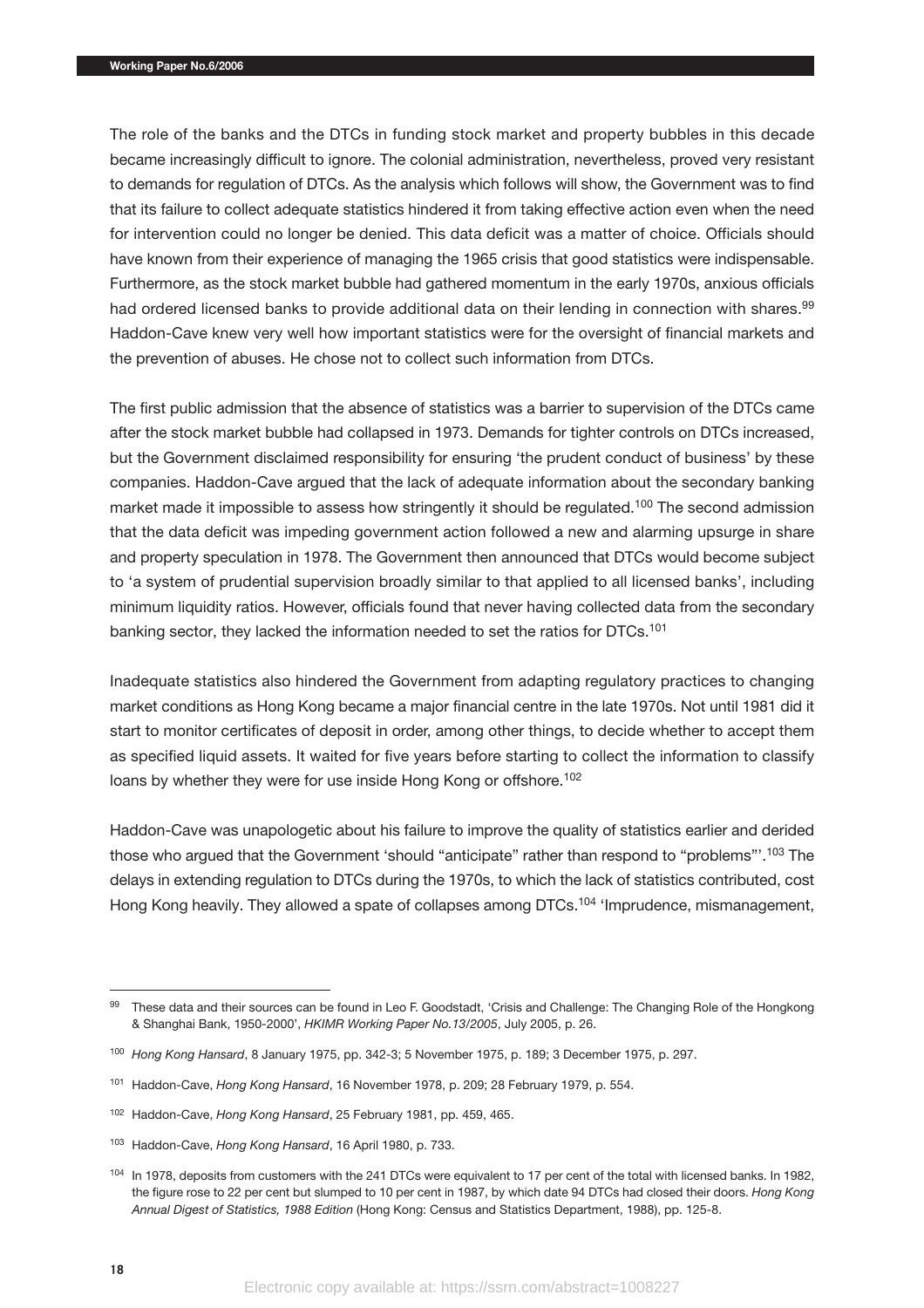and malpractice' had taken root in the secondary banking sector, and misconduct and outright fraud in bank-owned DTCs were to bring down seven licensed banks between 1982 and 1986.<sup>105</sup>

## Rough Ideas about GDP

London's statistical demands included national income figures, both GDP and GNP. On this issue, Cowperthwaite did not reject the request as unreasonable. Instead, he claimed that the Hong Kong Government had funded such an exercise but had been badly let down by an academic hired to undertake the work.<sup>106</sup> In fact, this professional statistician had produced a set of estimates, but the Government had no intention of giving them any official endorsement. Instead, they were leaked to an appropriate journal, and London invited to make use of them without any commitment by the colonial administration as to their quality.107

In the last resort, Cowperthwaite's case against national income statistics was the same as his objection to collection of other economic data: the special nature of the Hong Kong economy.<sup>108</sup>

... The leverage exercised by Government on the economy is so small that it is not necessary, nor even of any particular value, to have these figures available for the formulation of policy. We might indeed be right to be apprehensive lest the availability of such figures might lead, by a reversal of cause and effect, to policies designed to have a direct effect on the economy. I would myself deplore this.

In effect, this statement amounted to a confession that official policies would not command community support if the public were fully informed about Hong Kong's economic situation. It also implied a denial of the right of the community to influence the policies adopted by the Government. The financial secretaries who followed him took a different view of national income statistics. They quoted them with gusto to sell their budgets and their policies to the public. They had little choice. By the 1970s, deference politics were out, and the community was starting to insist on its right to debate and even to protest at government proposals.

Nevertheless, as long as Cowperthwaite remained Financial Secretary, no official national income figures would be published. As late as 1970, when under pressure from the business community for such figures, he stood his ground steadfastly: the collection of such data would be onerous and expensive,

<sup>105</sup> Y. C. Jao, 'Monetary system and banking structure', in H. C. Y. Ho and L. C. Chau (eds), *The Economic System of Hong Kong* (Hong Kong: Asian Research Service, 1988), p. 59.

<sup>106</sup> (138) P. Selwyn (Colonial Office) letter to Cowperthwaite, 21 February 1966; (139) Cowperthwaite letter to Selwyn, 19 March 1966; (141) J. Blades (Ministry of Overseas Development) to Cowperthwaite, 28 April 1966; (142) M. D. A. Clinton (Hong Kong) letter to Blades, 11 June 1966. HKRS163-9-88.

<sup>107</sup> They appeared in Our Editorial Staff, 'Hongkong's National Income', *FEER*, 26 May 1966. The author was not aware of why the document had been leaked to him. The official report was not published until 1969: *Report on the National Income Survey of Hong Kong* (Hong Kong: Government Printer, 1969).

<sup>108</sup> Cowperthwaite, *Hong Kong Hansard*, 25 March 1970, p. 495.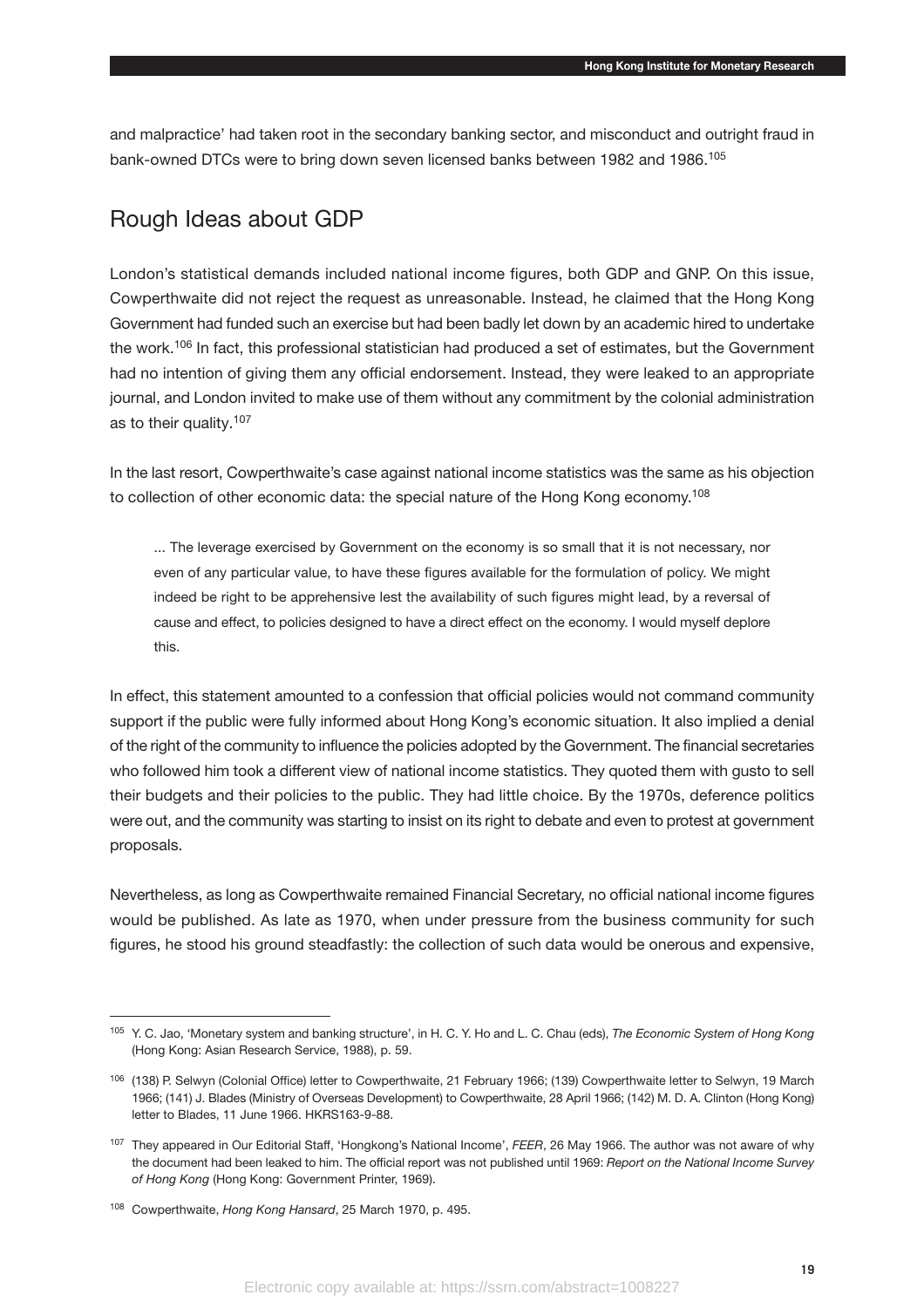and unpopular with businessmen. Official GNP figures might be 'more precise and authoritative', but they were unlikely to be 'very accurate'. 'We have a rough idea of where we are', he claimed, 'certainly enough for any practical purposes'.109

How erroneous that complacent boast was did not become apparent until official GDP estimates became available after his retirement. These indicate that the data deficit seriously misled him in framing his response to the economic downturn that followed the 1965 banking crisis. In his 1966 budget speech, he insisted that the 1965 bank crisis had been contained.<sup>110</sup> A 'temporary deflation of credit' had occurred, he said, which the Government had resolved through injecting liquidity into the banks at risk. He clinched his case with the following statement:<sup>111</sup>

The words 'recession' and 'depression' have been freely used during the course of last year [and its bank runs] and, while it is true that some sectors of the economy have receded, the whole economy has done so only in the relative sense of growing less fast. When you have been running at 12-15% and slow down to a trot at, say 6-8% (which is a very rough guess at last year's rate) you have the impression of going backwards – although rivals continue to envy you your speed.

These estimates were hopelessly wrong. The economy had actually expanded significantly during 1965. Cowperthwaite did not perceive that trouble had been postponed till the following period or that, as he was speaking, the full impact of the bank runs on investor confidence was cutting growth. In both 1966 and 1967, real GDP growth was below 2 per cent, well under the trend for the decade. (See Table II) Cowperthwaite's misleading analysis was eventually corrected by his successor not just with the benefit of hindsight but with the aid of GDP estimates reconstructed for the previous decade with his encouragement.<sup>112</sup>

The injection of additional liquidity into individual banks or sectors of the industry hit by heavy withdrawals of deposits could not prevent serious deflationary pressures developing from other causes. This danger was masked by the limitations of the monthly banking returns. These allowed the regulators to survey the state of individual banks, as well as of the different sectors of the banking industry, virtually on demand during 1965 (and the political crises of the following two years). The banking returns, however, did not provide a comprehensive profile of the forces at work or of changing investor confidence in particular.

This limitation can be illustrated very graphically for the property sector. 'Our real estate "depression" is characterized more by a temporarily excessive increase in supply than by any substantial reduction in demand for new premises', Cowperthwaite declared in his budget speech, 'and by a tendency at present for the general public to rent rather than purchase'.<sup>113</sup> The banking returns seemed to confirm this

<sup>109</sup> Cowperthwaite, *Hong Kong Hansard*, 25 March 1970, pp. 495-6.

<sup>110</sup> The full text of his speech is at *Hong Kong Hansard*, 24 February 1966, p. 54 *et seq*.

<sup>111</sup> *ibid*., p. 56.

<sup>112</sup> Haddon-Cave, *Hong Kong Hansard*, 1 March 1972, p. 422; 15 November 1972, p. 163.

<sup>113</sup> *Hong Kong Hansard*, 24 February 1966, p. 59.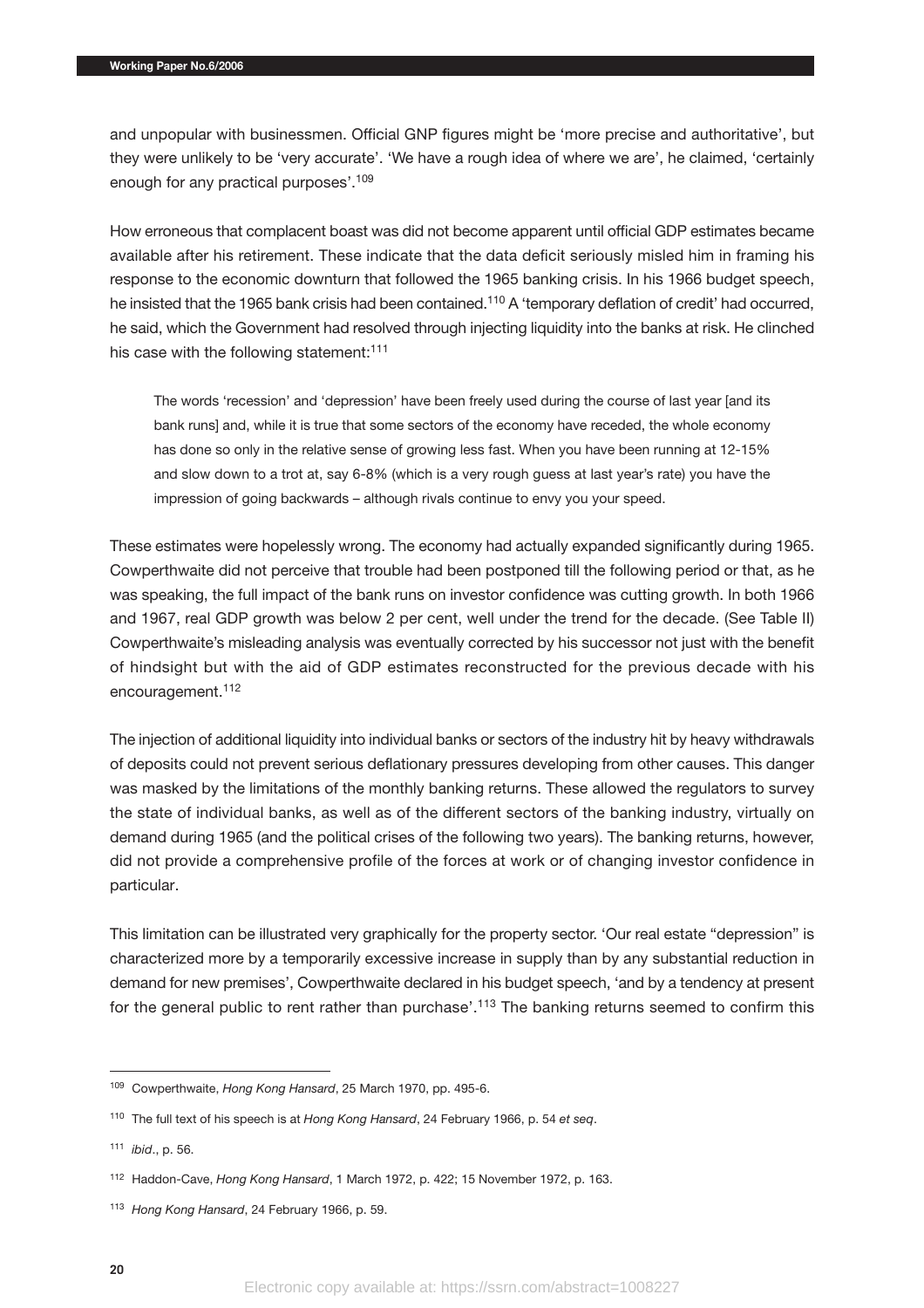analysis because they revealed no decline in either the volume or the share of loans to the property sector.<sup>114</sup> But these figures covered only current lending to building and construction and did not include loans for investment in land, property purchases or mortgages, for example.

The Government had another, highly accurate statistical indicator of property market trends. This was provided by data on plans for residential redevelopment projects, which were the driving force in the property market at that time, as Cowperthwaite himself acknowledged.115 These statistics are presented in Table III, which illustrates the market's dynamics and the total collapse that occurred in 1965. The indications are that neither Cowperthwaite nor the other officials involved had reviewed this information.116 As a result, he felt able to assume that the economy, including the property sector, was back to normal after the temporary setback of the previous year.

If Cowperthwaite had not set his face so resolutely against the compilation of national income statistics, he would have been unable to take such an optimistic view of the state of the economy in the 1966 Budget. But did this error matter when the Government was committed to laisser faire? His budget speech that year raised taxes and exerted the maximum discipline on public sector spending. Both policies could have been justified if his belief had been well-founded that the slowdown in the economy had already taken place but had left the economy growing at six to eight per cent. But his budget was framed on a flawed estimate of growth trends, and it contained deflationary measures inappropriate for Hong Kong's situation in 1966. GDP statistics were far from irrelevant to budgetary policy that year.

Given his insistence, quoted above, that the Government's leverage on the economy was minimal, would Cowperthwaite's 1966 budget have been very different if proper GDP data had been available? In 1970, he confessed that even an anti-Keynesian like himself believed that 'over-spending in the not so good [years] is a sound practice'.<sup>117</sup> On this principle, his 1966 budget should have avoided deflationary measures. Instead, it raised taxes and held down spending. In 1970, he also stated that he had increased Hong Kong's sterling holdings in the previous year by HKD272 million, which would have a 'small' deflationary effect.<sup>118</sup> In 1966, he had lauded an increase of HKD720 million in Hong Kong's sterling holdings, which would have been far more deflationary.<sup>119</sup> It is plain that he understood very well that budgetary stringency was not the right prescription when the economy had lost momentum. At the very least, proper GDP figures would have given him the opportunity to avoid measures which he would have seen to be inappropriate for the real economic circumstances of 1966.

<sup>114</sup> (128) Commissioner of Banking letter to Financial Secretary, 4 May 1971, HKRS163-3-12 'Banking Statistics /1. Supply of to S. of S. Policy concerning ...'.

<sup>115</sup> *Hong Kong Hansard*, 24 March 1966, p. 215.

<sup>116</sup> See the Government's elaborate but confidential exercise in 1965 to prepare its defence against charges by property developers that it had caused the crisis in which the Secretariat for Chinese Affairs which compiled figures on redevelopment plans (in the form of statistics on court exclusion orders) was not consulted. HKRS163-1-3284.

<sup>117</sup> *Hong Kong Hansard*, 25 March 1970, p. 490.

<sup>118</sup> *Hong Kong Hansard*, 25 February 1970, p. 363.

<sup>119</sup> *Hong Kong Hansard*, 27 February 1963, p.57.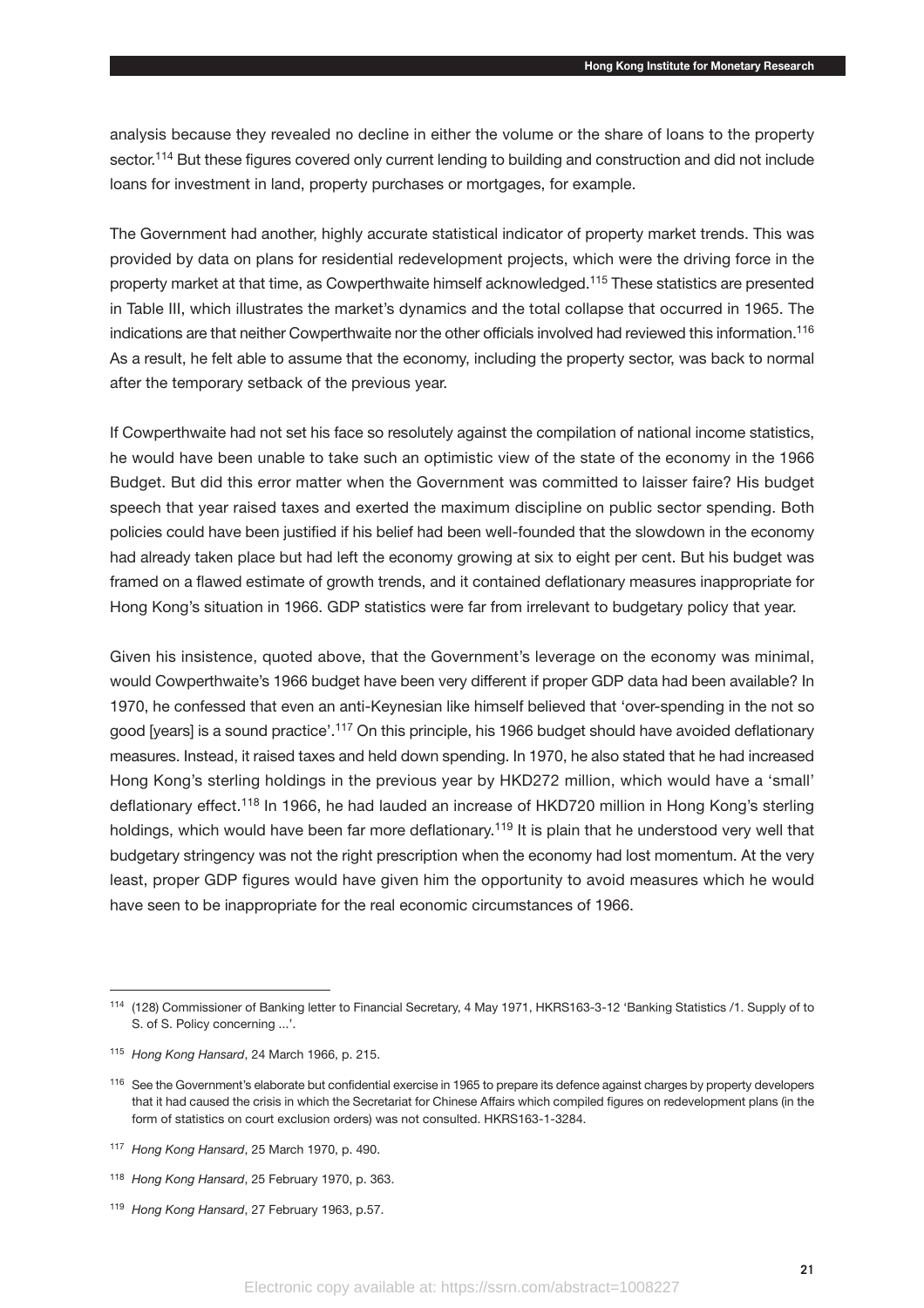## **Conclusions**

Statistics were only one element in the policy-making process, and this paper has shown no more than that more and better data could have helped officials to avoid policy errors and to manage crises more effectively. When statistical information improved, it did not necessarily lead to changes in existing policies. In social services, for example, policy was heavily influenced by the fact that the colonial administration shared the business community's nervousness about expanding the Government's programmes.

- Education officials had complained in the 1950s that without a census they lacked the data needed for proper planning of an expansion programme for schools.<sup>120</sup> From 1961, a census exercise was conducted every five years. Yet, education did not become free and compulsory at the primary level until 1971 and for the first three years of secondary school not until 1978, and then only in the face of considerable official reluctance.121
- After central provident funds were proposed for Malaya (now Malaysia), Singapore and other colonial territories in the 1950s, Hong Kong claimed that the lack of census data made it impossible to introduce a similar retirement scheme.<sup>122</sup> But even after the 1961 and 1966 censuses, the Government collaborated with the business community in 1967 to reject proposals for a modern social security programme, alleging that these were inspired 'by an emotional prejudice against employers in general and profits in particular'.<sup>123</sup> Mandatory provident fund legislation was not passed until 1995, and the scheme only began in 2000.

The colonial administration preferred to have fewer statistics as a matter of convenience because restrictions on the flow of data allowed the colonial administration to control the content of political debate. When eventually they were published, however, financial management did not become more vulnerable, and social policies did not come under irresistible pressures for reform. For example,

• On balance of payments estimates, the colonial administration was still insisting in 1970 that their publication would cause 'misunderstanding and embarrassment'. Senior officials were unaware that estimates of Hong Kong's balance of payments had been prepared in London without Hong Kong's help and had appeared regularly in official British publications since 1965. These figures

<sup>120</sup> M. 15. DCS to DFS(E), 13 May 1957. HKRS22-1-96.

<sup>121</sup> Cowperthwaite fought hard against free education. *Hong Kong Hansard*, 28 February 1962, p. 57; 25 February 1970, pp. 368-9; 24 February 1971, p. 419. The 1978 reform was prompted by growing disquiet overseas about illegal child labour in Hong Kong factories. Kenneth Topley, Director of Education, *Hong Kong Hansard*, 12 April 1978, p. 737.

<sup>122</sup> *Hong Kong Annual Departmental Report by the Commissioner of Labour ... for the Financial Year 1953-54* (Hong Kong: Government Printer, n.d.), p. 70.

<sup>123</sup> Cowperthwaite ensured the defeat of the proposals contained in *A Report by the Inter-Departmental Working Party to Consider Certain Aspects of Social Security* (Hong Kong: Government Printer, 1967). For the details, see HKRS163-9-486, 'Social Security – Implications of Change in HK Status-Quo ...'.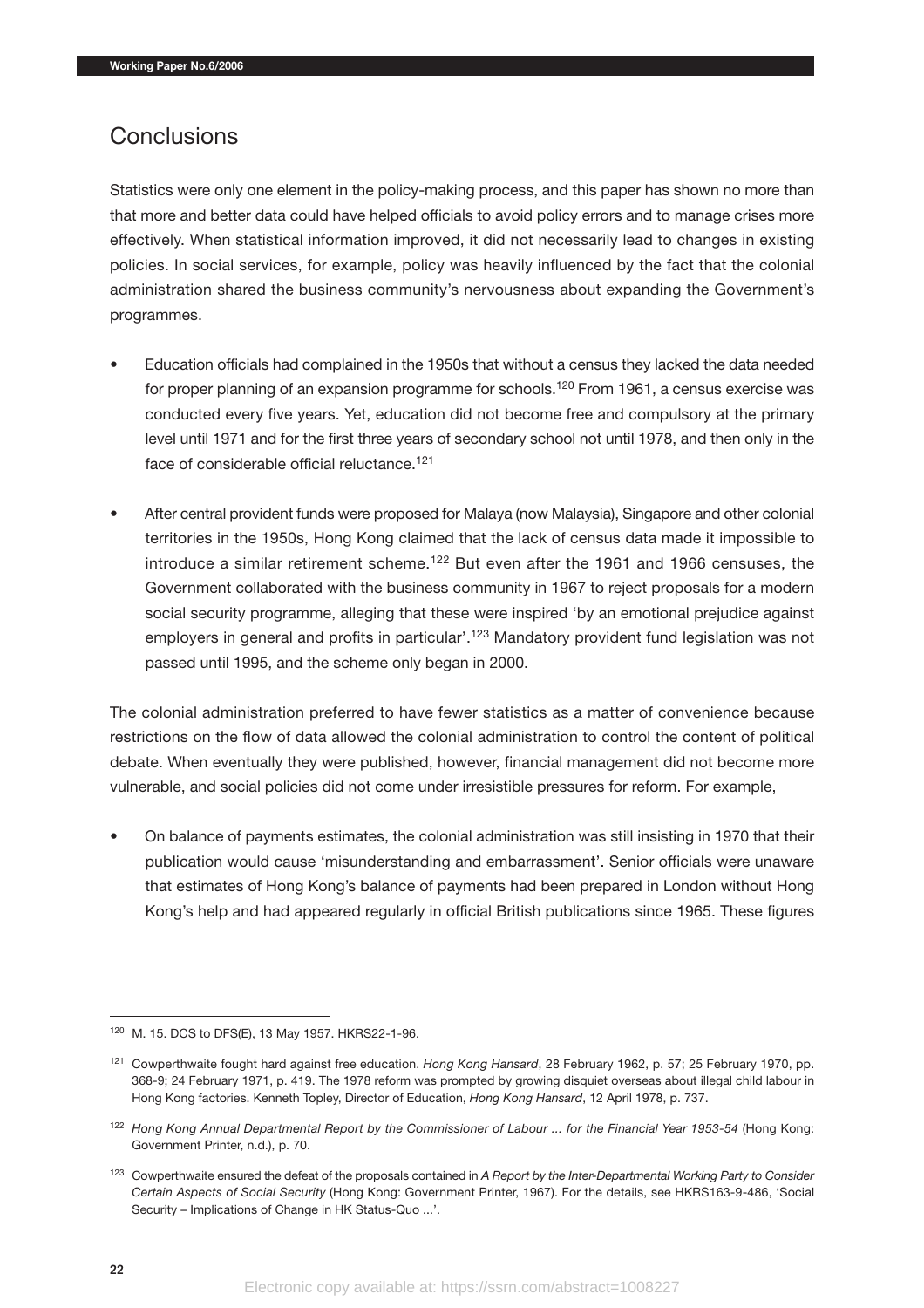had never attracted any attention locally or abroad, let alone caused any damage or even inconvenience to Hong Kong.<sup>124</sup>

• The regular release of official GDP estimates from 1972 did not make it more difficult for the Government to pursue its own policies. Officials continued to offer little by way of justification for their financial strategies and budgetary criteria for the rest of the century.<sup>125</sup> Fears 'that the figures would permit and ultimately foster greater government participation in the economy' proved groundless.126 Nor did the colonial administration have to sacrifice its laisser-faire principles in favour of populist social and economic goals.<sup>127</sup>

Official figures were never going to be the raw material of revolution or even of reform. Their publication in increasing quantity in the 1970s was inevitable because the Government now recognised the need for a better-informed dialogue with a community that was becoming more assertive.<sup>128</sup> Statistics did not, however, empower the general public because it was not the shortage of statistical information but the absence of elected representatives in the legislature until 1985 that shaped the political landscape.

The hostility towards statistics embedded in the traditional bureaucratic culture resulted in greater costs than any political advantages which the colonial administration expected to gain. This paper has pointed, for example, to the way in which past failures to provide comprehensive statistical information aggravated mistrust of the colonial administration among Chinese officials during the final phase of British rule.

The overall conclusion of this paper is that the 'invisible hand' could not be relied upon to repair policy errors, even in a laisser-faire regime dedicated to small government. Limited statistical information weakened the Government's capacity to formulate effective policies. The consequences were not confined to the development of housing and social services. This paper has shown how the data deficit also affected the response of the colonial administration to its economic and financial challenges. When adequate statistics became available, the quality of the Government's performance could improve significantly, as supervision of the banks demonstrated after 1964. In contrast, where the need for statistical information was neglected, notably in the case of DTCs during the 1970s, the financial system remained vulnerable to crisis and scandal. It was fortunate that the growth momentum was so dynamic in the post-war period that Hong Kong was able to meet the costs of its significant data deficit without undermining either social or political stability.

<sup>124</sup> M. 1 AS(E3) to DES, 20 June 1970; M. 3 Financial Secretary to DES, 24 June 1970; M. 5 and 7 AS(E3) to Financial Secretary, 26 and 29 June 1970; Governor saving despatch to Secretary of State for the Colonies, No. 781, 29 June 1970. HKRS163-9- 217.

<sup>125</sup> Tang Shu-hung, 'A Critical Review of the 1995-1996 Budget', in Stephen Y. L. Cheung and Stephen M. H. Sze (eds), *The Other Hong Kong Report 1995* (Hong Kong: Chinese University Press, 1995), p. 171.

<sup>126</sup> This prediction was recorded in Alvin Rabushka, *The Changing Face of Hong Kong. New departures in public policy* (Washington: American Enterprise Institute, 1973), p. 72.

<sup>127</sup> Lau Siu-kai and Kuan Hsin-chi, 'Public Attitudes towards Laissez Faire in Hong Kong', *Asian Survey*, Vol. 30, No. 8 (1990), pp. 768-80.

<sup>128</sup> This shift in attitudes was signalled by Haddon-Cave, *Hong Kong Hansard*, 9 March 1972, p. 612.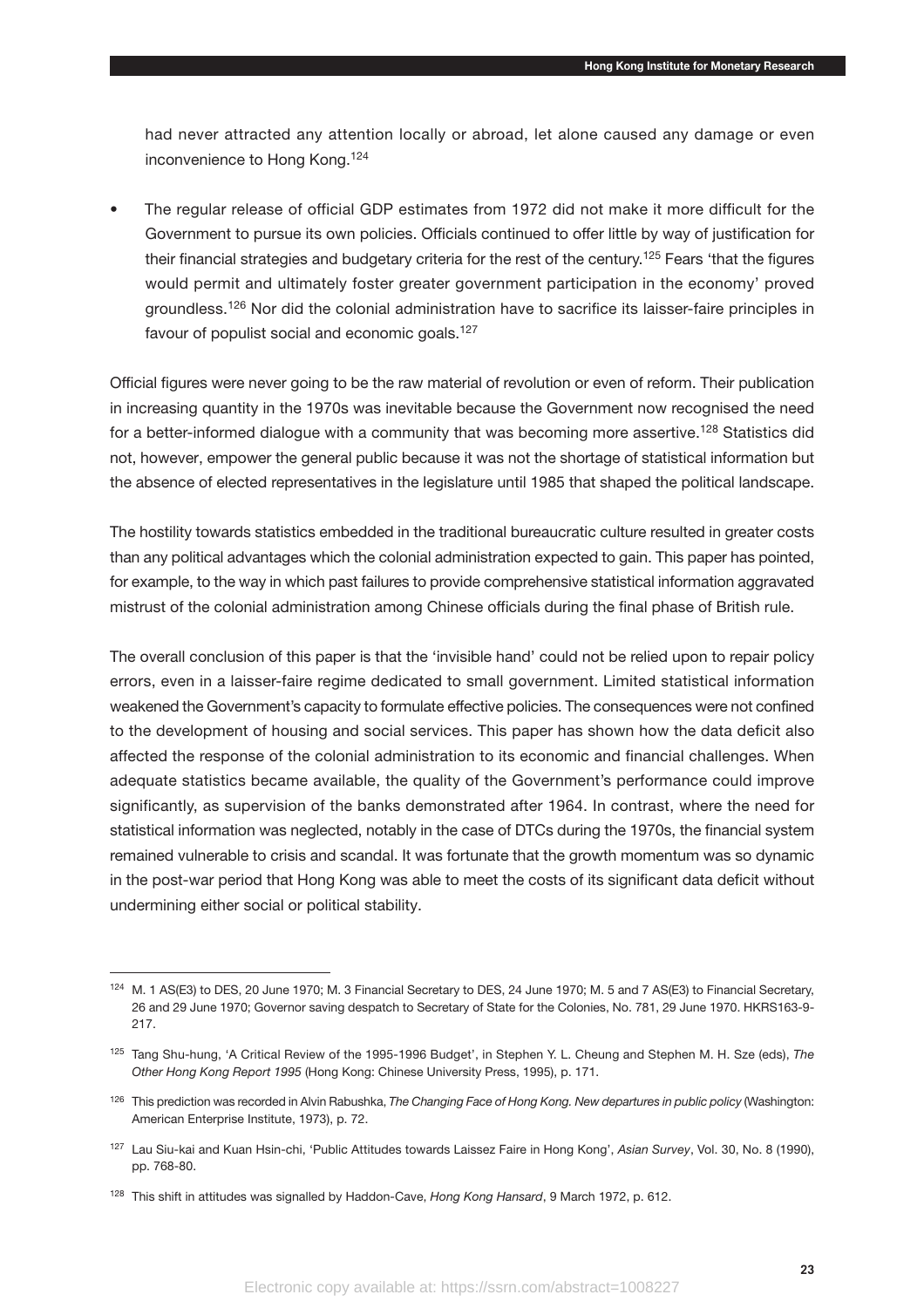| Year | <b>Domestic Exports</b> | <b>Re-exports</b> | <b>Total Exports</b> |
|------|-------------------------|-------------------|----------------------|
| 1950 | 197                     | 3,518             | 3,715                |
| 1951 | 312                     | 4,130             | 4,433                |
| 1952 | 486                     | 2,413             | 2,899                |
| 1953 | 635                     | 2,099             | 2,734                |
| 1954 | 682                     | 1,735             | 2,417                |
| 1955 | 730                     | 1,804             | 2,534                |
| 1956 | 1,115                   | 2,095             | 3,210                |
| 1957 | 1,202                   | 1,814             | 3,016                |
| 1958 | 1,260                   | 1,729             | 2,989                |
| 1959 | 2,282                   | 966               | 3,278                |
| 1960 | 2,867                   | 1,070             | 3,937                |

#### **Table 1. Domestic Exports & Total Exports, 1950-1960 (HKD millions)129**

<sup>129</sup> The data for domestic exports for 1950-52 are derived from the unpublished monthly reports in HKRS170-1-554-2 /3 'Report. Department of Commerce & Industry'. The data for 1953-58 are from the serial publication, *Hong Kong Annual Departmental Report by the Director of Commerce and Industry for the Financial Year* (Hong Kong: Government Printer). Figures for subsequent years and for all total exports are from Census and Statistics Department, *Hong Kong Statistics 1947-1967* (Hong Kong: Government Printer, 1969), p. 88. Re-export data before 1959 shown here represent the difference between total exports and estimated domestic exports. The Commerce and Industry Department derived its domestic export data in the period before 1958 on the basis of those items for which exporters had applied for Imperial (later Commonwealth) Preference and Comprehensive Certificates of Origin. The former category covered the Sterling Area but not the growing markets in Western Europe. The latter covered exports to the United States but not to other dollar countries which did not ban trade with the People's Republic of China. Domestic export figures before 1959 were thus underestimated, while the residual re-export figures were over-estimated.